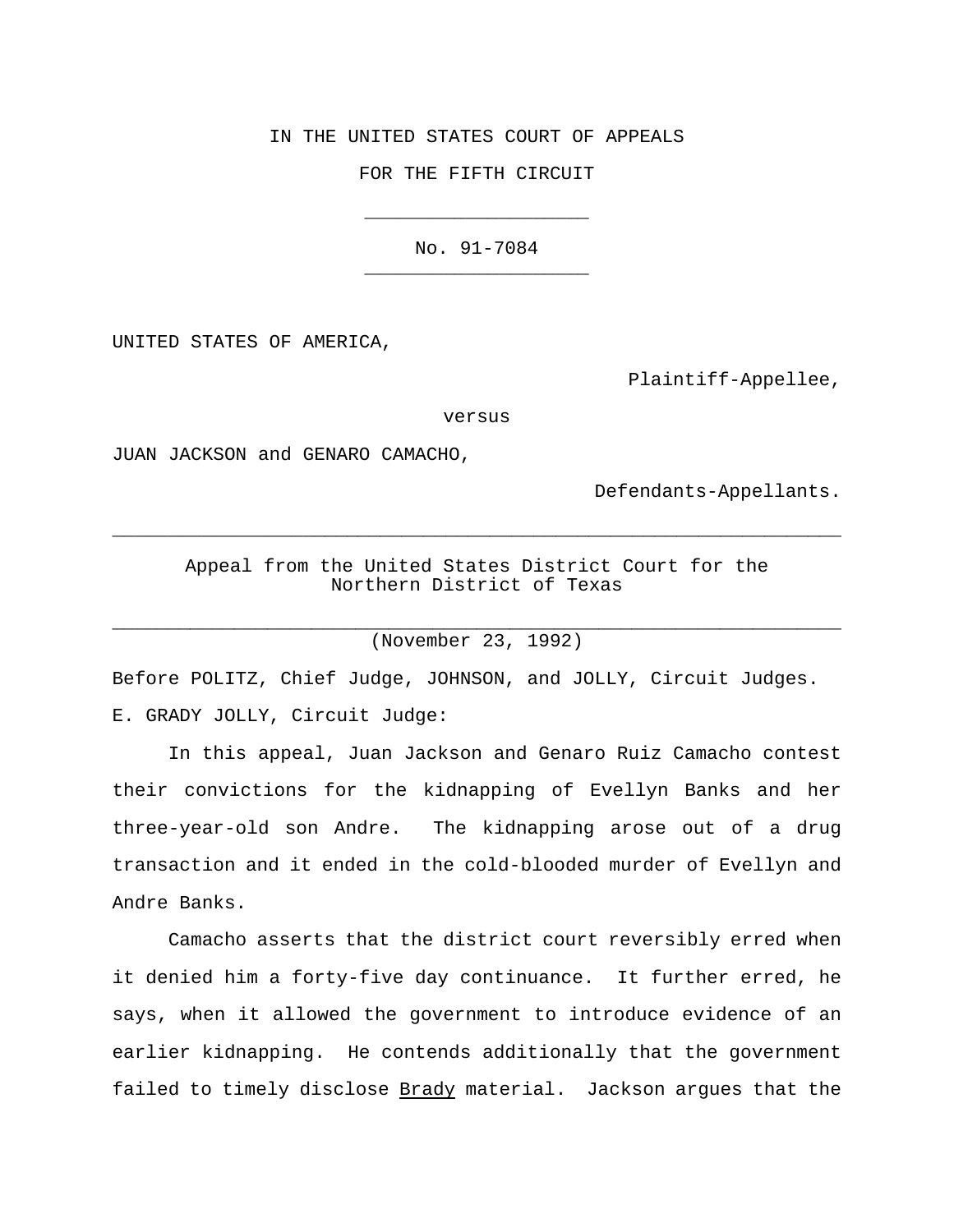evidence was insufficient to establish kidnapping under federal law because he could not reasonably foresee that the victims would be transported in interstate commerce.

Both defendants argue that they were improperly denied access to the presentence reports of their co-defendants. Both defendants also urge that the court incorrectly sentenced them under the guideline for murder and ordered them to pay restitution in an amount that is unrelated to the losses of their victims.

Finding no merit in the bulk of the defendants' arguments, we affirm their convictions and their sentences. However, we reverse and remand the restitution orders for both Jackson and Camacho because the district court did not support its orders with factual findings.

I

On May 20, 1988, Genaro Ruiz Camacho enlisted the aid of Juan Jackson and several others to collect a debt that Sam Junior Wright owed him as a result of a drug-related transaction. The men went to Wright's home in Pleasant Grove, Texas, which he shared with Evellyn Banks, their three and a half year old son Andre Banks, and Evellyn's two school aged children. The two older children were at school. Camacho insisted that Wright owed him between \$10,000 and \$20,000, and demanded that Wright pay him. Wright had \$1,500, which he gave to Camacho. Camacho was not satisfied. He and his fellow defendants, who were all armed, proceeded to terrorize their captives.

 $-2-$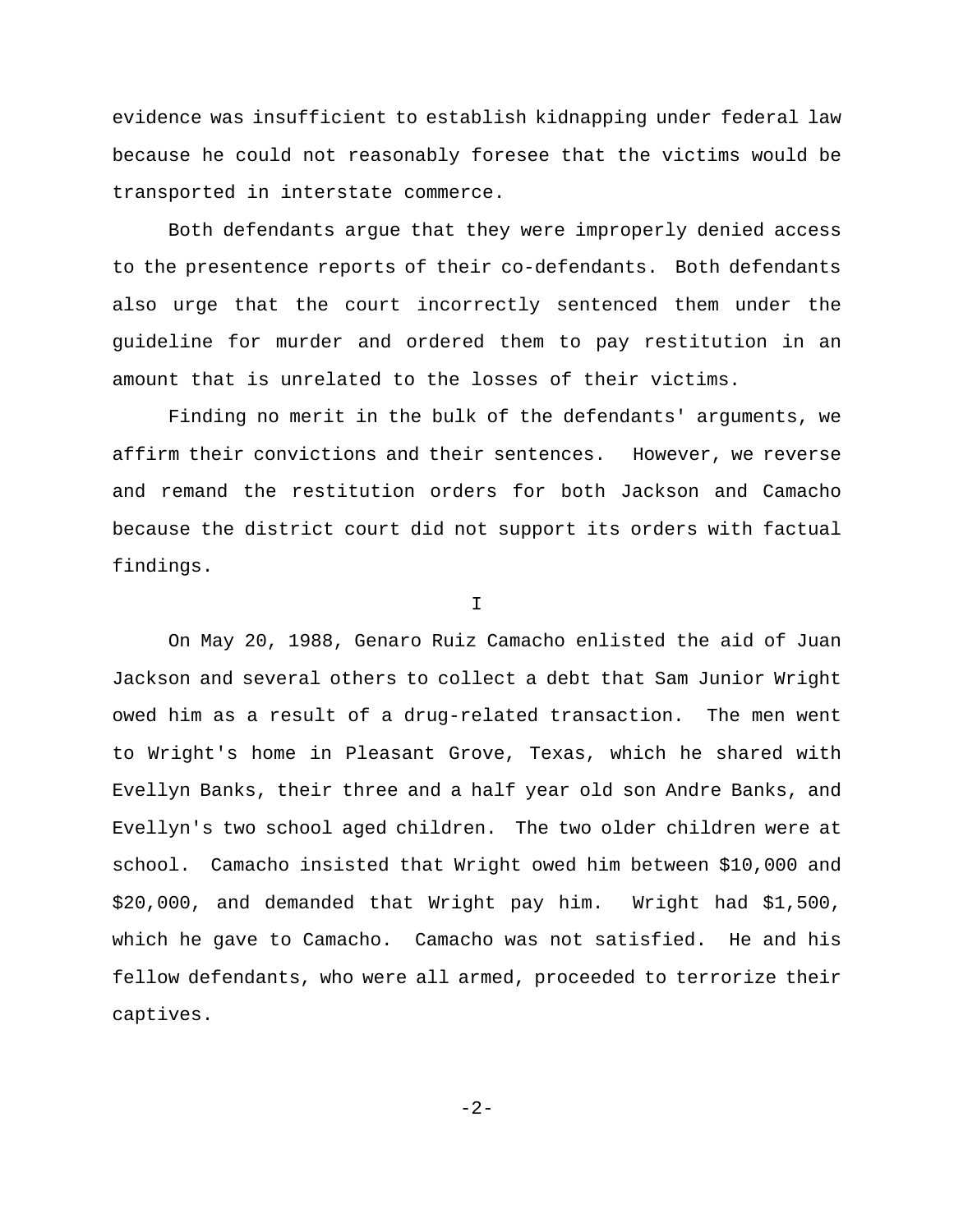David Wilburn, a young, retarded man who worked for Wright, interrupted the kidnappers when he knocked on the door. Camacho told Wilburn to come in, searched him and made him lie flat on the floor. Wilburn was not armed and offered no resistance. Camacho, without warning or provocation, shot and killed Wilburn.<sup>1</sup>

Turning his attention back to Wright, Camacho asked him when he could get the money. When Wright replied in a couple of days, Camacho demanded to know how he would get the money. Wright told Camacho he would sell his house and his car. Camacho replied that he would kill Evellyn and Andre if Wright failed to pay him. Camacho then ordered the other defendants to handcuff Evellyn and Andre and put them in the car. At this point, Wright managed to escape the house and yelled to a neighbor to call the police. The kidnappers chased Wright around the block. Camacho ordered Jackson to shoot him. Jackson did not comply.

The kidnappers took Evellyn and Andre to an apartment in Dallas that several of the defendants shared. While two of the other defendants watched Evellyn and Andre, Jackson and another defendant counted and split the money. A few hours later, Jackson left with his share of the money and never returned. The kidnappers kept them there for two days. On May 22, Camacho and the other defendants decided to take Evellyn and Andre to Oklahoma to kill them because they had witnessed the murder of Wilburn and

 $1$ The state tried and convicted Camacho for the murder of David Wilburn and sentenced him to death.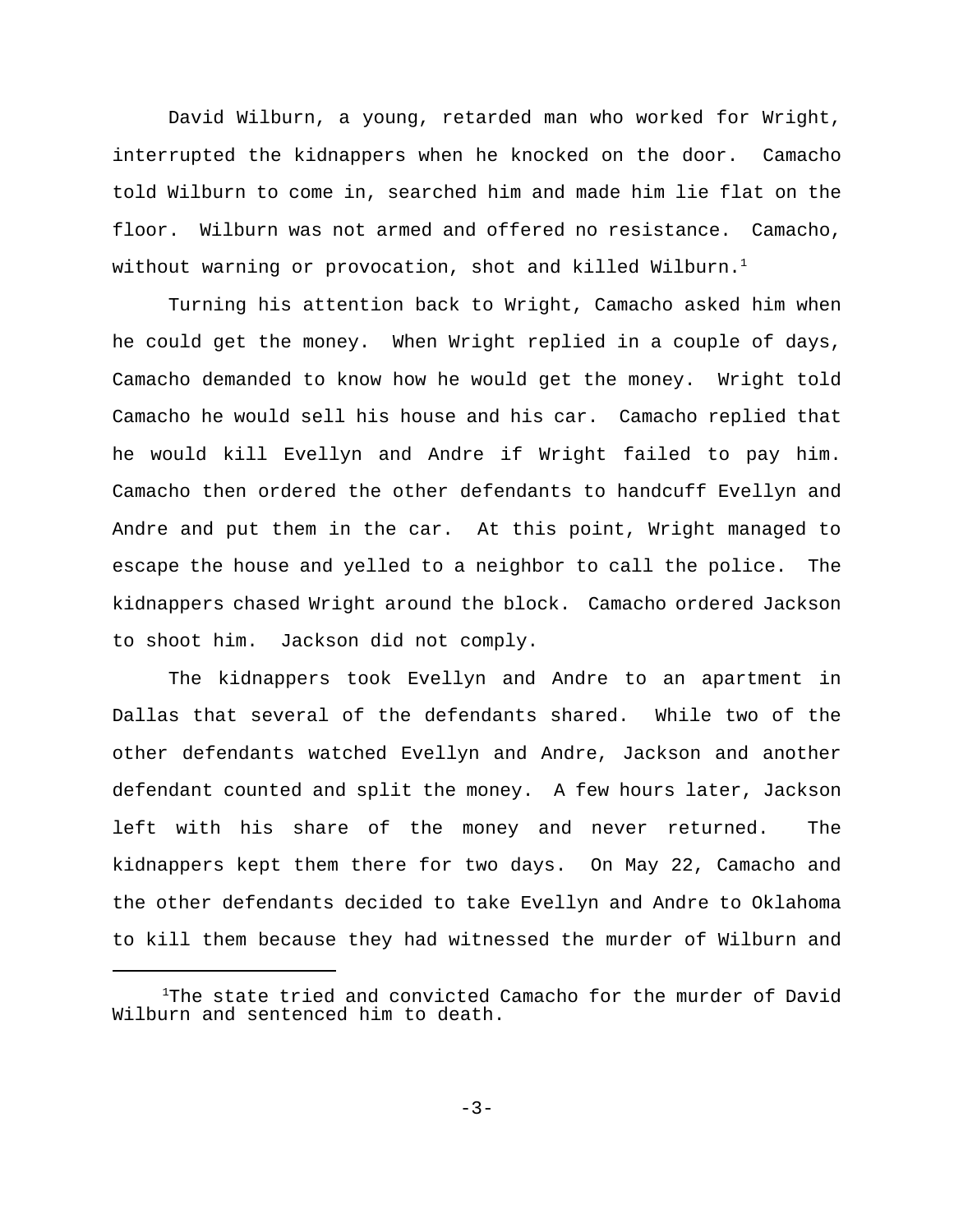could provide evidence to the police if released. That evening, they took Evellyn and Andre to Ardmore, Oklahoma, and the next morning, they took them to a location near Arbuckle National Forest. There the kidnappers killed their victims and buried them in a pre-dug grave. The autopsies of the bodies revealed that the kidnappers shot Evellyn in the head twice and that they shot Andre in the head four times.

At trial, the government introduced evidence of a prior kidnapping incident involving Jackson and Camacho. In that incident, the men had driven to Wichita, Kansas, to collect a debt owed to Camacho. Not finding the debtor, they kidnapped his sister-in-law and brought her to Dallas until the debt was paid a few days later. After obtaining the money, they released the woman and gave her a plane ticket back to Kansas.

### T<sub>T</sub>

On October 6, 1988, the United States charged Jackson and Camacho in a seven-count indictment with: (1) knowingly and willfully conspiring to kidnap Evellyn and Andre Banks in interstate commerce; (2) knowingly and unlawfully kidnapping and transporting Evellyn and Andre Banks in interstate commerce; and (3) willfully and unlawfully carrying and using a firearm during the commission of a felony. On February 27, 1991, the United States returned a virtually identical indictment that only deleted counts that pertained solely to a few co-defendants who had plead guilty, and who had agreed to testify against the defendants. In

 $-4-$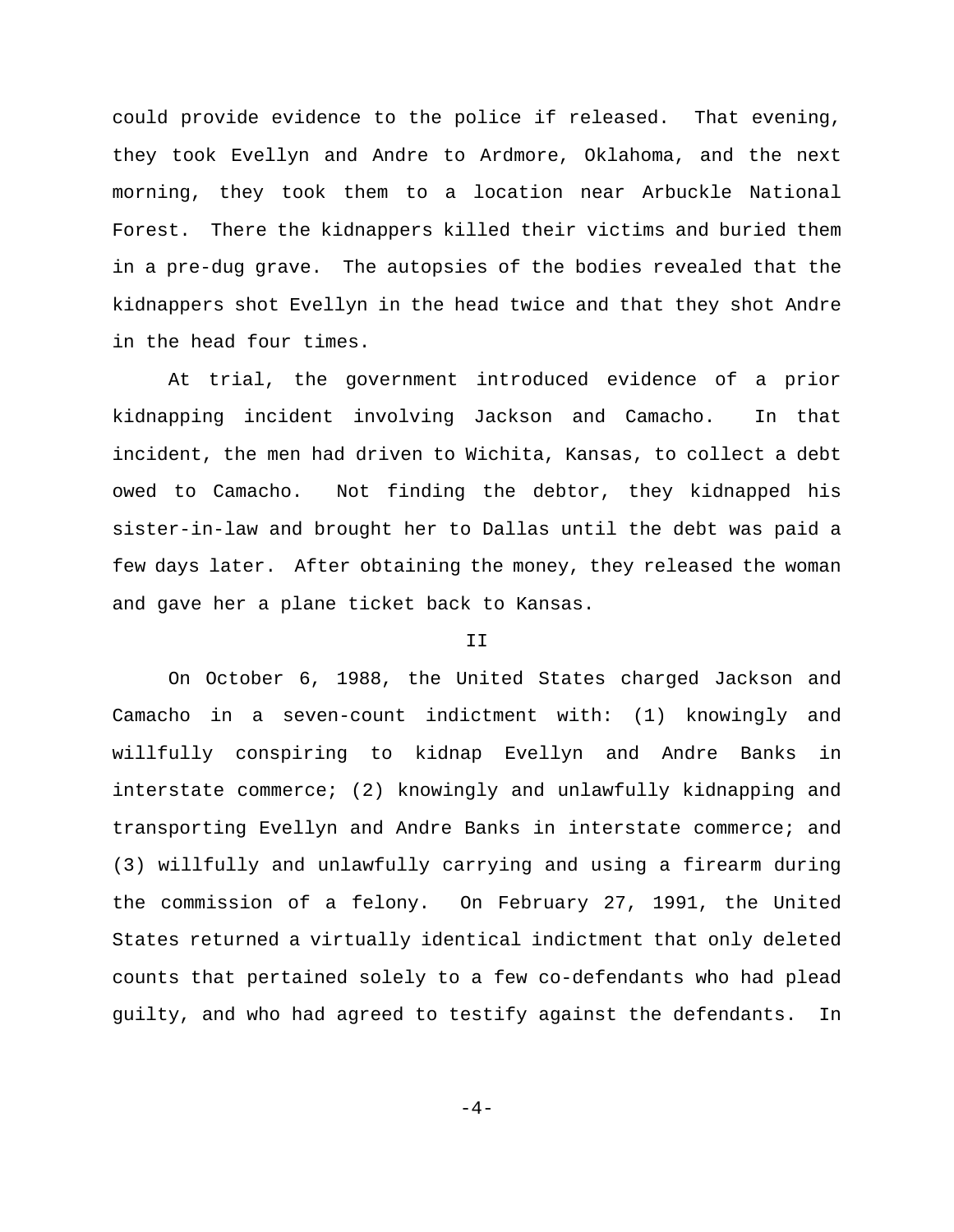the meantime, the State of Texas tried and convicted Camacho on a charge of capital murder.

On March 6, 1991, the district court entered an order setting this case for trial on May 6. Camacho filed his first motion for continuance on April 12. The district court granted the requested continuance and set the case for trial on its June docket. On June 12, Camacho again moved for a continuance. Camacho requested a forty-five day continuance, but the district court granted a continuance for only seven days.

From June 24 to July 9, 1991, the United States tried Jackson and Camacho before a jury in the United States District Court for the Northern District of Texas, Dallas Division, with the Honorable A. Joe Fish presiding. On July 9, the jury returned a verdict finding Camacho guilty on all counts, and finding Jackson guilty on all but one count. The district court gave both defendants life sentences under the sentencing guidelines for murder. The court also ordered Camacho to pay the estate of Evellyn Banks \$1,000,000 in restitution, and Jackson to pay \$250,000 in restitution. Both defendants moved for new trials, and when the district court denied those motions, they filed timely notices of appeal. These appeals followed.

-5-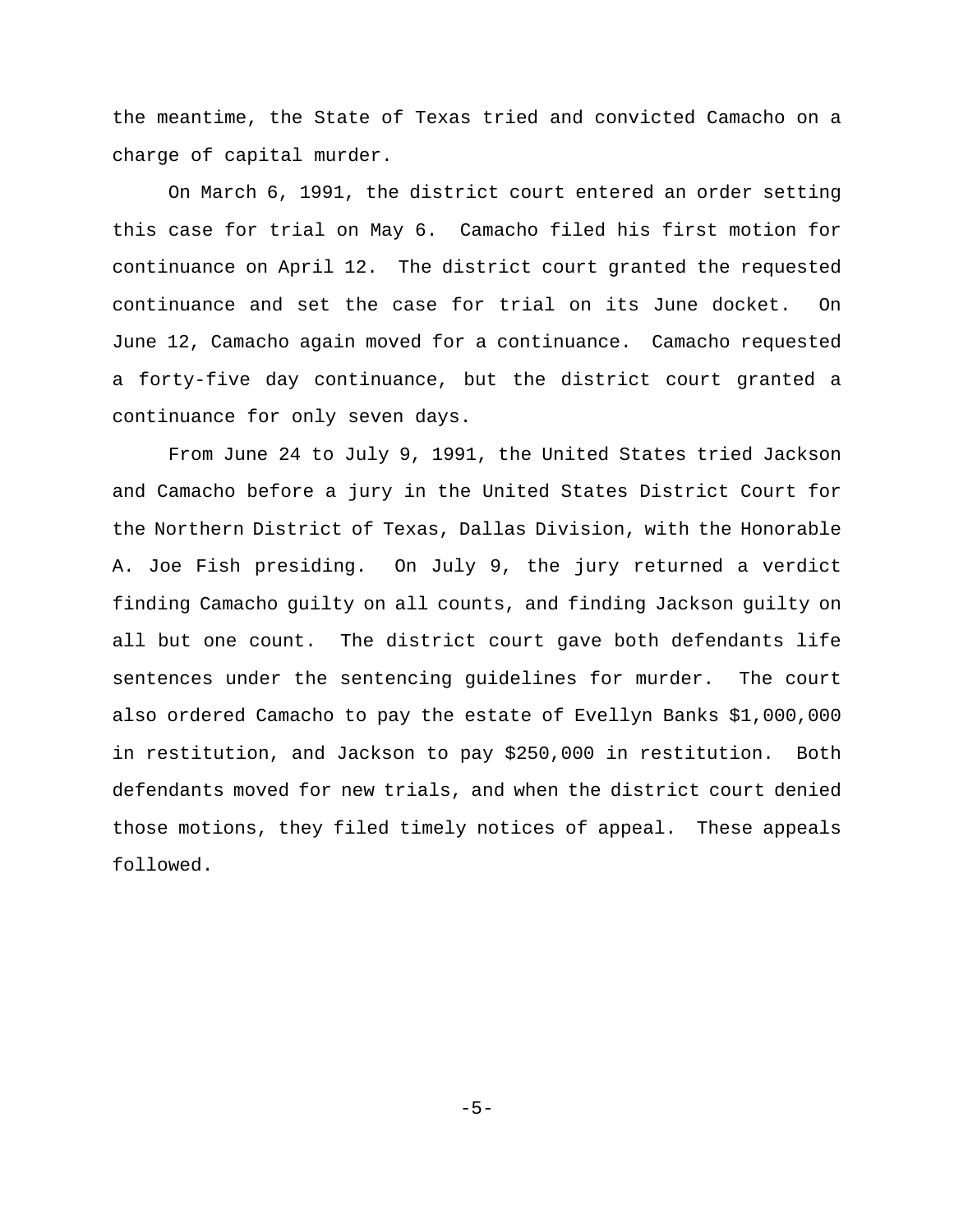We begin with Jackson and Camacho's contention that the district court improperly denied them access to the presentence reports of their co-defendants.

Prior to trial, Jackson filed a motion requesting all exculpatory evidence, including a copy of any federal or state probation or presentence report of any prospective government witness. The district court denied the motion pursuant to Rule 32(c)(1) of the Federal Rules of Criminal Procedure and United States v. Trevino, 556 F.2d 1265 (5th Cir. 1977). Both Camacho and Jackson now contend that the Jencks Act, 18 U.S.C. § 3500, required the government to produce the presentence reports of their codefendants and that the district court erred in denying them access to the material.

The Jencks Act provides that upon a defendant's motion to a district court, the court shall "order the United States to produce any statement (as hereinafter defined) of the witness in the possession of the United States which relates to the subject matter as to which the witness has testified." 18 U.S.C. § 3500(b). The Act defines written statements subject to the Act as a statement made by the witness that the witness has "signed or otherwise adopted or approved." 18 U.S.C. § 3500(e)(1).

A presentence report, on the other hand, is not a statement made by the witness. Instead, it is a statement that a probation

-6-

III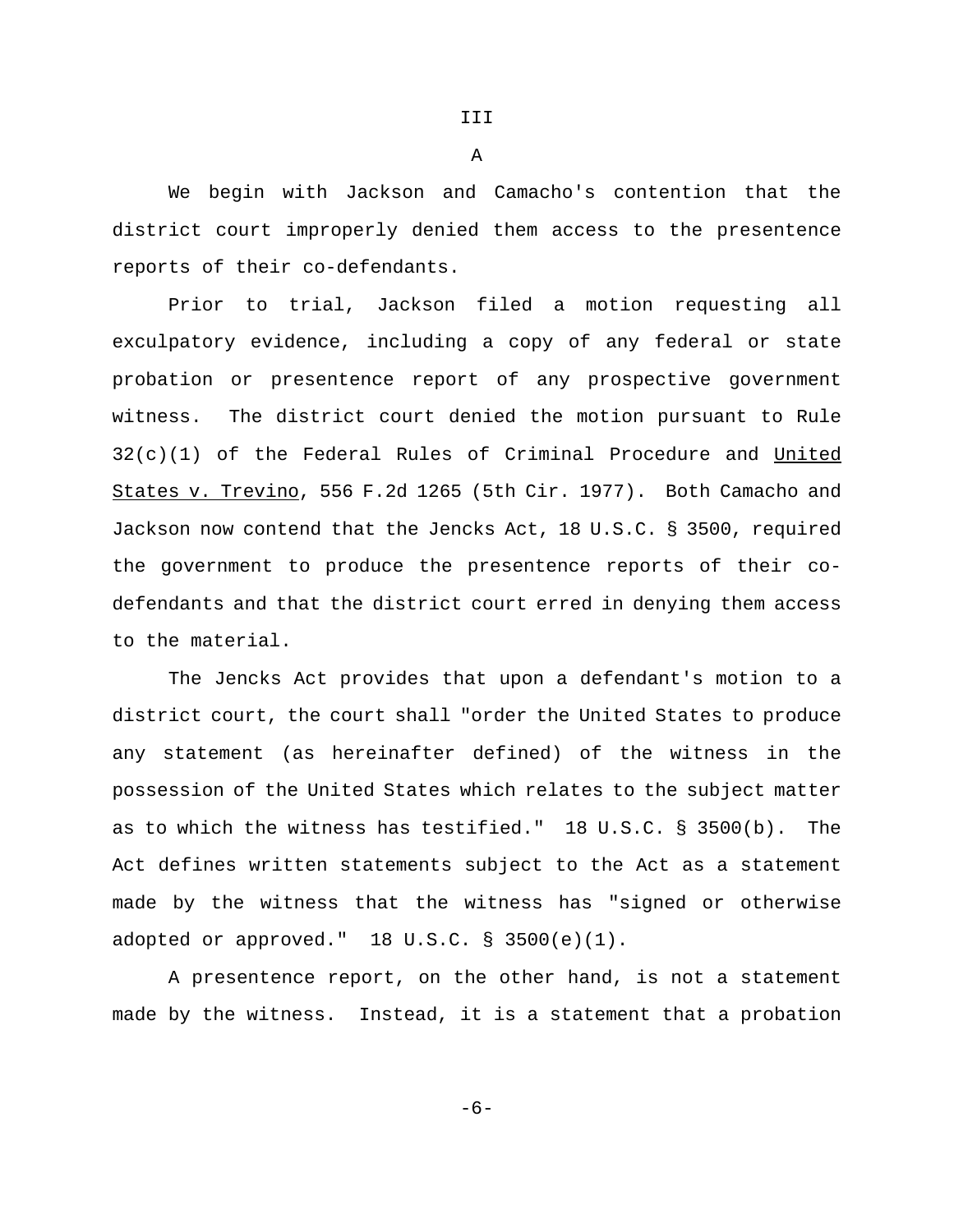officer makes to aid the court in sentencing a defendant. Once the probation officer makes the report, he gives a copy to the prosecution, the defendant, and the court. Pursuant to Rule 10.9(b) of the Local Rules of the Northern District of Texas, the defendant must either object to the statement in writing or adopt it. Assuming that their co-defendants in the instant case adopted their presentence reports, Jackson and Camacho argue that their co-defendants' presentence reports are adopted statements under the Jencks Act.

In Trevino, we held that the presentence reports at issue were not "in the possession of the United States," and, thus, not subject to the Jencks Act. At that time, Rule  $32(c)(3)(D)$  of the Federal Rules of Criminal Procedure required the prosecution to return its copy of the presentence report to the probation officer after the court sentenced the defendant. We found that the "United States" meant the "prosecution" and concluded that the United States did not possess a copy of the report once the prosecution returned the report to the probation officer. Trevino, 556 F.2d at 1270-1272. We noted, however, that a "witness's presentence report held by the prosecution might thus be subject to Jencks Act production." Id.

Under the current rules of criminal procedure, the prosecution retains a copy of the defendant's presentence report. As a result, we must face the question we avoided in Trevino: whether a defendant's presentence report is a statement within the meaning of

$$
-\,7\,-
$$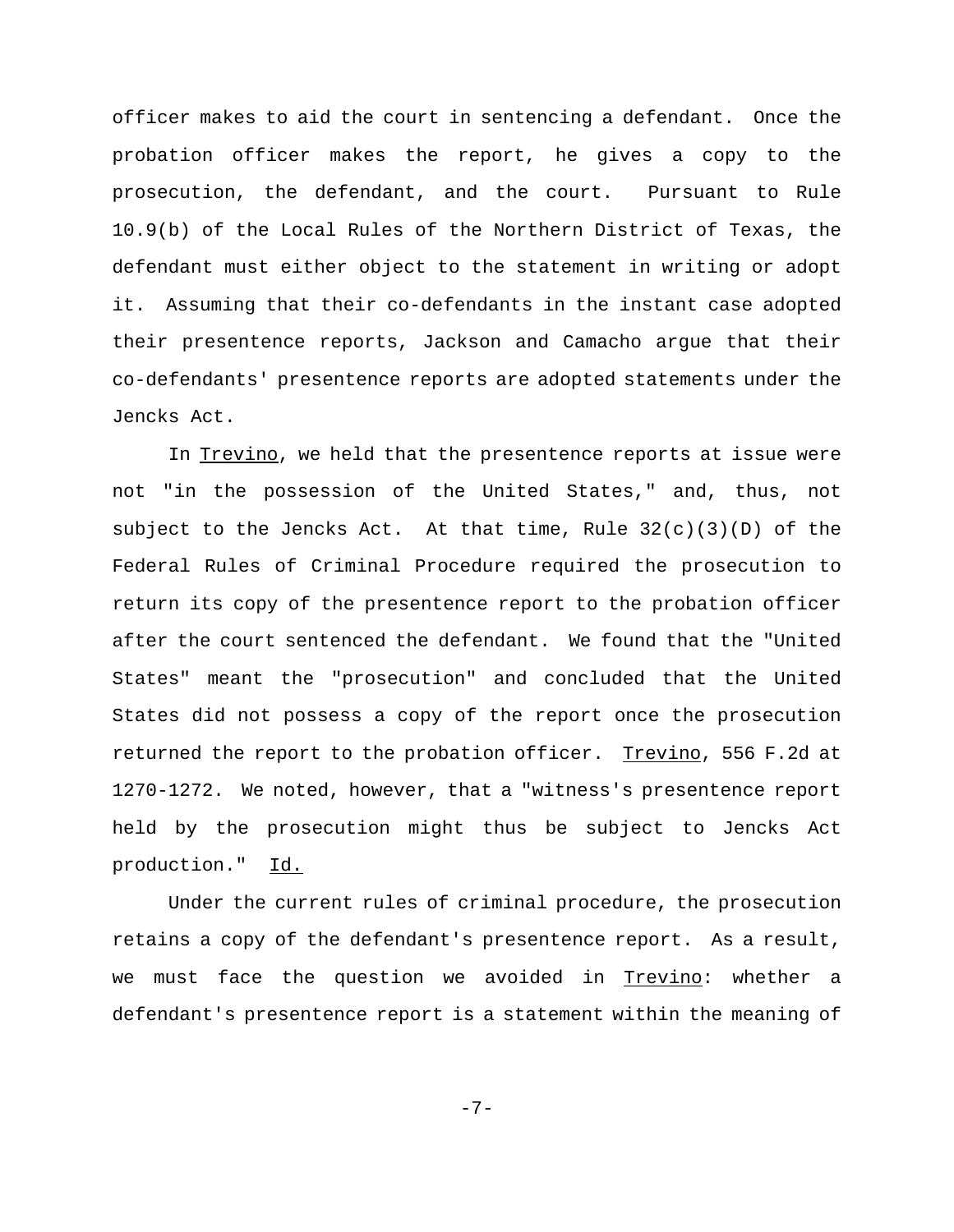the term as it is used in the Jencks Act. Two other circuits have already concluded that presentence reports are not statements discoverable under the Jencks Act. United States v. Moore, 949 F.2d 68, 70-72 (2d Cir. 1991); United States v. Dingle, 546 F.2d 1378, 1380-1381 (10th Cir. 1976). Still other circuits, without regard to the Jencks Act, have held that the presentence reports of co-defendants are not discoverable unless the district court, after an in camera inspection, concludes that report contains exculpatory or impeachment material. See United States v. De Vore, 839 F.2d 1330, 1332 (8th Cir. 1988); United States v. Cyphers, 553 F.2d 1064, 1068-1069 (7th Cir. 1977).

We agree with the result these cases reach. A presentence report is not a statement made by a defendant; it is a report that the probation officer makes for the court. Under the local rules applicable in this case, a defendant must either object to the report or adopt it. Adopting the report under the local rules, however, is very different from adopting a statement under the Jencks Act. The purpose of the local rule is to prevent a defendant from objecting to the report after sentencing. Adopting a report under the local rules amounts to little more than failing to object to the report.

To adopt a statement under the Jencks Act, on the other hand, a witness must read the entire statement and formally approve the statement. United States v. Newman, 849 F.2d 156, 160 (5th Cir. 1988) (Witness did not adopt a DEA report when he told the DEA

$$
-\,8\,-\,
$$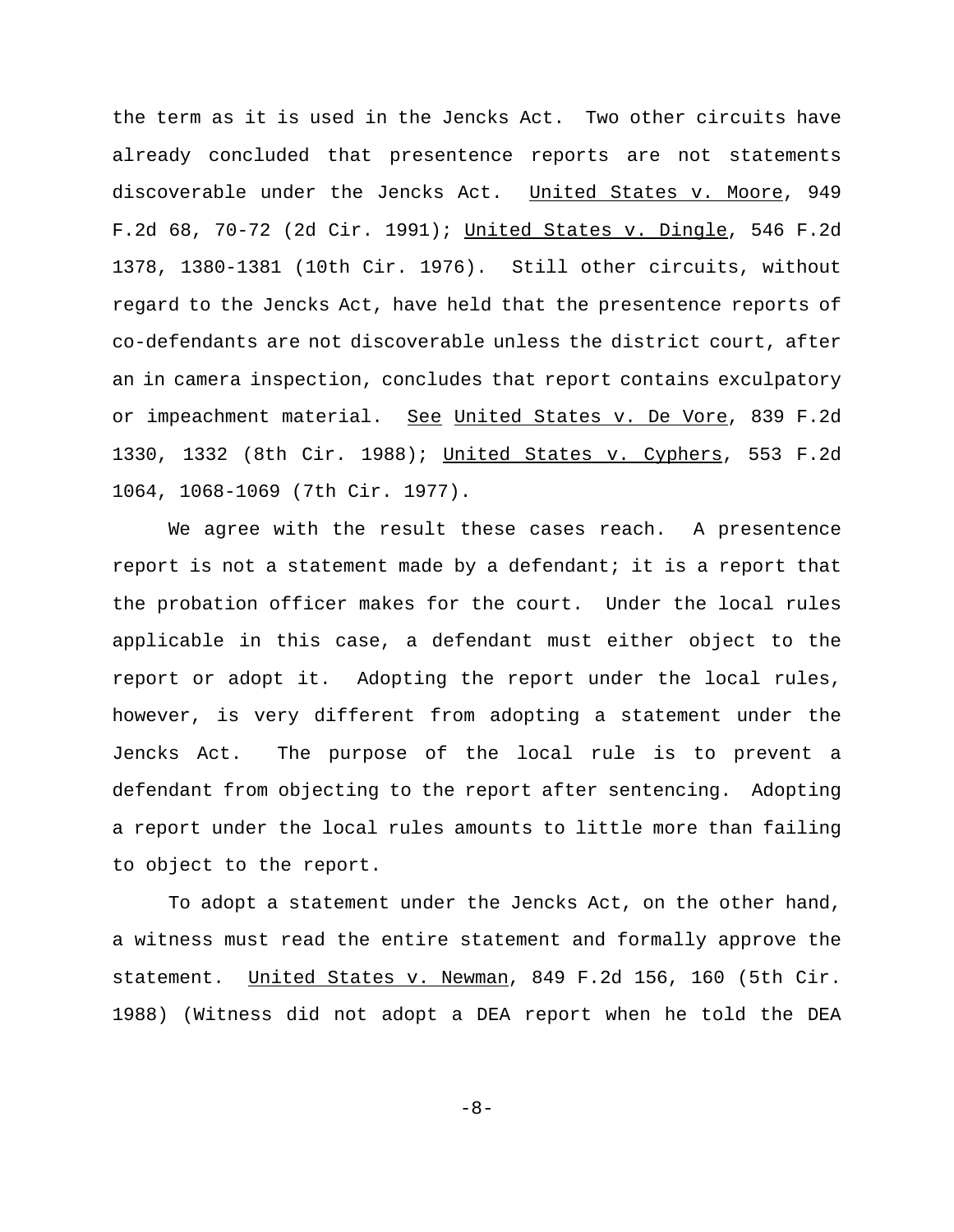agent that he did not disagree with anything in the report.) Otherwise, the witness could be impeached with a statement to which he did not agree. Jackson and Camacho's co-defendants did not formally approve the statements in their presentence reports; they only interposed no objection to the reports. Thus, they did not adopt their reports within the meaning of the Jencks Act.

Our decision that presentence reports are not statements under the Jencks Act is heavily influenced by the confidential nature of those reports. Every court that has looked at this question has recognized that there is a need to protect the confidentiality of the information contained in the reports. Accordingly, courts have required "some showing of special need before they will allow a third party to obtain a copy of a presentence report." U.S. Dept. of Justice v. Julian, 486 U.S. 1, 12 (1988). Indeed, defendants did not obtain the right to see their own presentence reports until 1975, almost twenty years after Congress enacted the Jencks Act. Id.

The defendants' inability to obtain the reports under the Jencks Act, however, does not end the matter. The Supreme Court has held that the due process clause requires the prosecution to disclose all evidence favorable to the accused. See Brady v. Maryland, 373 U.S. 83 (1963); Giglio v. United States, 405 U.S. 150 (1972). The Court reasoned that our system for the administration of justice "suffers when any accused is treated unfairly." Brady, 373 U.S. at 87. The Court concluded that the system treats a

-9-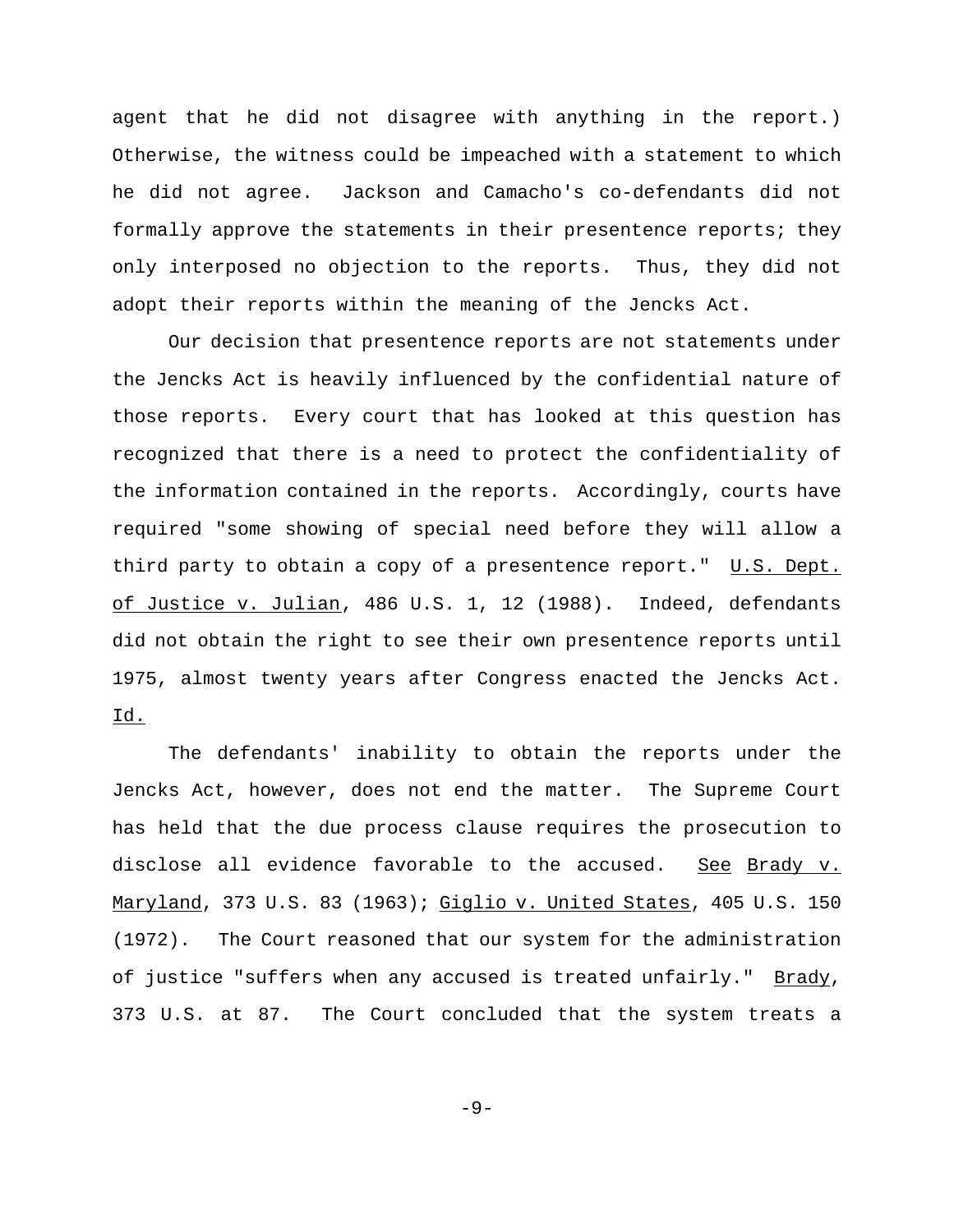defendant unfairly when it denies him access to favorable evidence. Id. It follows that a defendant ordinarily has a right to exculpatory or impeachment material that is contained in the presentence reports of his co-defendants. See Moore, 949 F.2d at 70-72, De Vore, 839 F.2d at 1332; Cyphers, 553 F.2d at 1068-1069. Because presentence reports are necessarily confidential, the district court should examine the report in camera and release any exculpatory or impeachment material to the defendant while protecting the confidentiality of the rest of the report.

In the case at bar, the district court examined the presentence reports at issue and found that: 1) the defendants already had access to all of the information the reports contained, and 2) the reports did not contain any evidence that was favorable to the defendants. The district court, thus, fulfilled its duty and afforded the defendants all the rights to which they were entitled.

B

Jackson also contends that the evidence was insufficient to support his kidnapping convictions because the government failed to prove that he transported the victims across state lines or that he knew, or could reasonably foresee, that his co-defendants would transport the victims across state lines. He further contends that we must reverse his conviction for the use of a firearm during the commission of a felony because the underlying kidnapping convictions cannot stand.

 $-10-$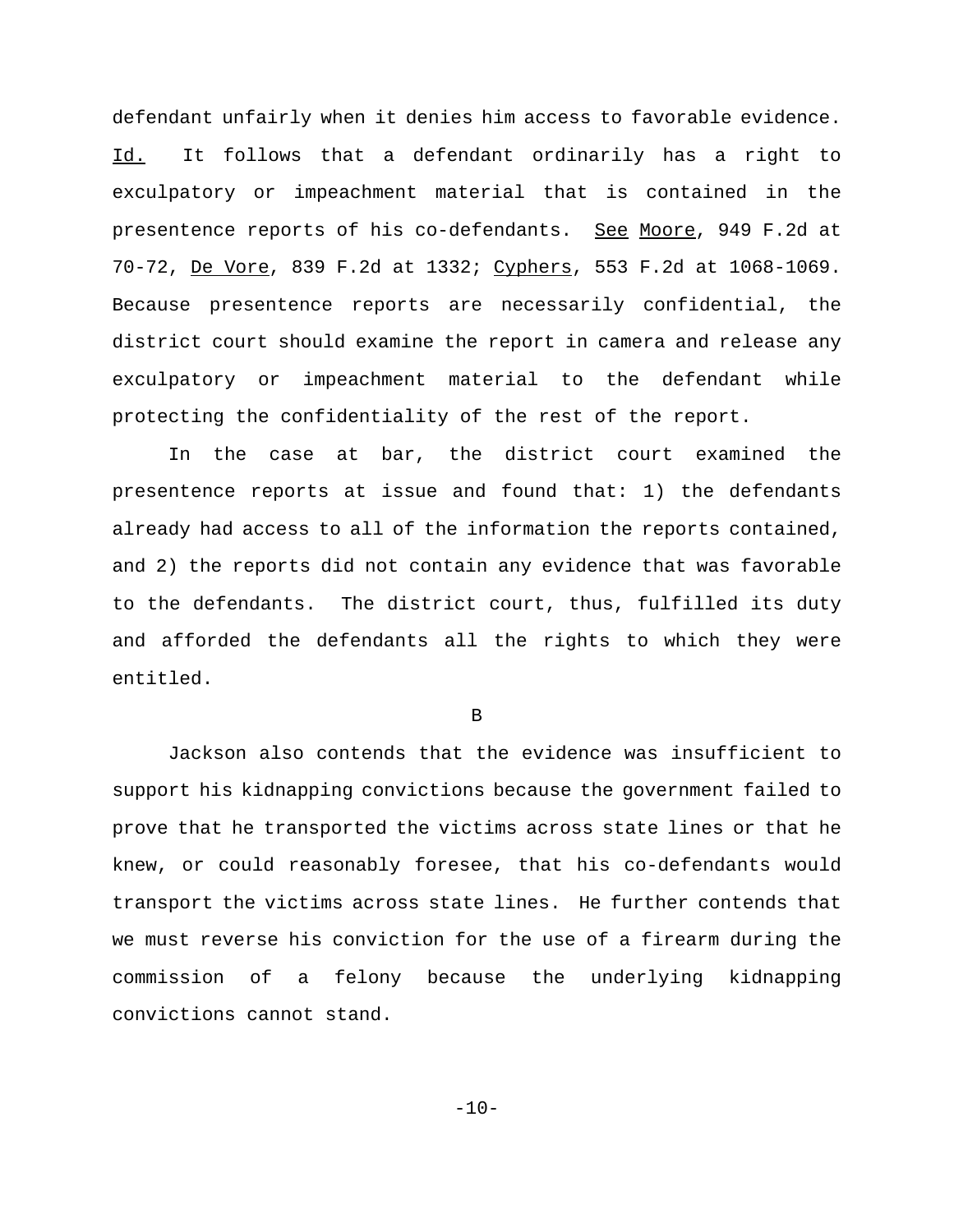Jackson's arguments are ultimately unconvincing. The standard of review here is whether, based on all the evidence, a reasonable minded jury must necessarily entertain a reasonable doubt about the defendant's guilt. United States v. Gonzalez, 617 F.2d 104, 106 (5th Cir. 1980). The federal kidnapping statute provides that:

Whoever unlawfully seizes, confines, inveigles, decoys, kidnaps, abducts or carries away and holds for ransom or reward or otherwise any person, except in the case of a minor by the parent thereof, when: (1) the person is willfully transported in interstate or foreign commerce; . . . shall be punished by imprisonment for any term of years or for life.

18 U.S.C. § 1201(a). We have held that before a defendant can be found guilty of kidnapping under this statute "four elements must be established: 1) the transportation in interstate commerce 2) of an unconsenting person who is 3) held 'for ransom or reward or otherwise,' 4) such acts being done knowingly and willfully." United States v. McBryar, 553 F.2d 433 (5th Cir. 1977); see also United States v. McInnis, 601 F.2d 1319, 1324 n.11 (5th Cir. 1979).

Jackson argues that the government must establish that he personally transported the victims in interstate or foreign commerce. The evidence at trial showed that Jackson, Camacho, and the other defendants went to Wright's house, took \$1,500, abducted Evellyn and Andre Banks, and moved them to another apartment in Dallas. At that point, Jackson took his share of the money and left. After Jackson left, Camacho and the other defendants moved the victims to Oklahoma and killed them. Jackson had parted company before the other kidnappers moved the victims to Oklahoma.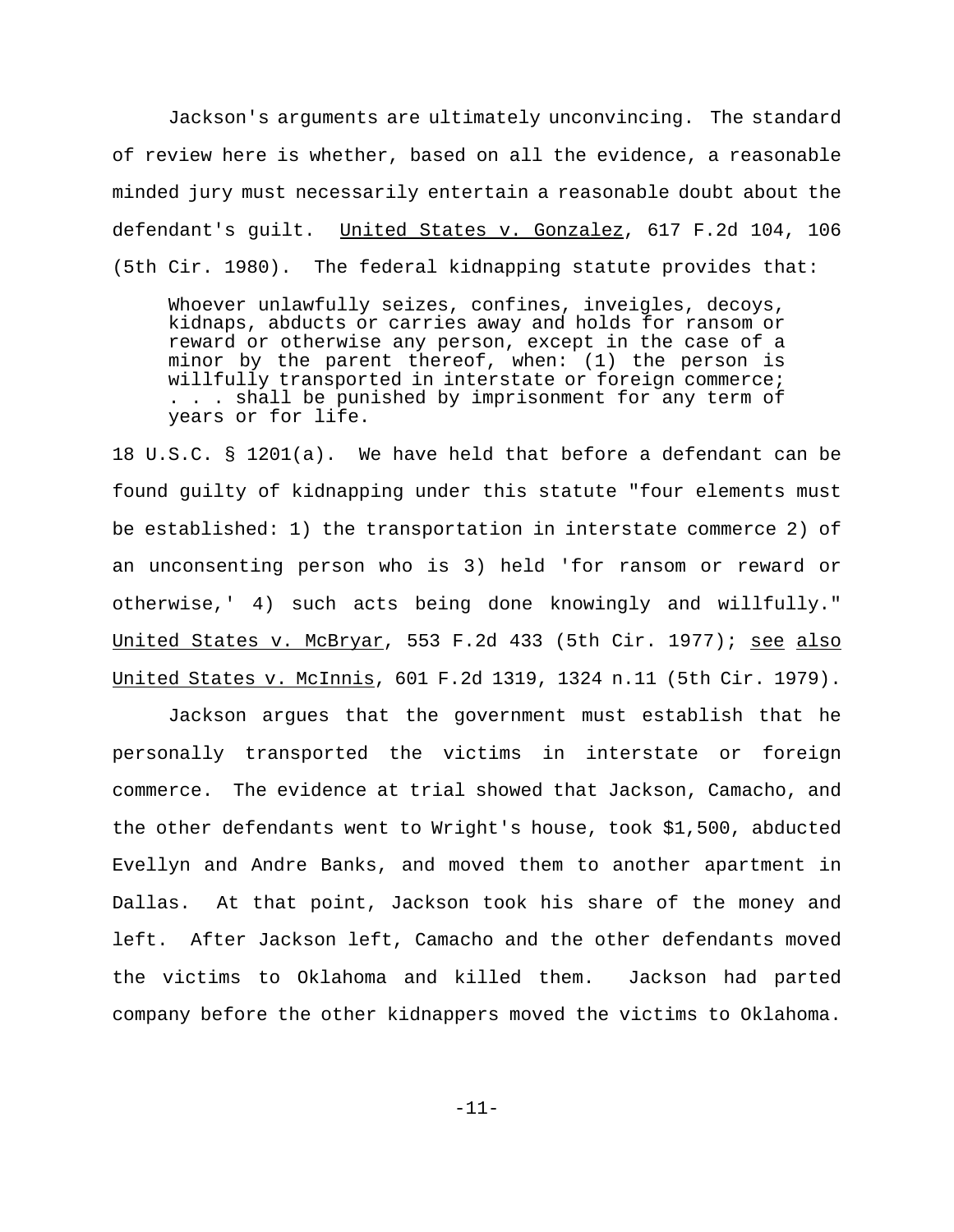Thus, Jackson contends that the government failed to establish that he transported the victims across state lines, and, consequently, he cannot stand convicted under the federal kidnapping statute.

In support of this argument Jackson quotes language from two cases that appears to support his position. In a recent case, we held that:

[t]o establish a violation of 18 U.S.C. § 1201(a)(1), the government must prove beyond a reasonable doubt that the defendant 1) knowingly and willfully kidnapped the victim; 2) held him for ransom, reward or other benefit; and 3) transported him in interstate commerce.

United States v. De La Rosa, 911 F.2d 985, 990 (5th Cir. 1990) (citing McBryar, 553 F.2d at 433). It is thus true that in De La Rosa, we inartfully restated the elements of kidnapping we announced in McBryar. Under our explication of the kidnapping statute set out in McBryar, however, the government does not have to prove that the defendant personally moved the victim in interstate commerce. Instead, the government only has to establish that the victim was transported in interstate commerce.

Jackson also relies on language in United States v. Bankston, 603 F.2d 528, 532 (5th Cir. 1979), where we found that "[s]o long as he [the defendant] `willfully transports' his victim and, in doing so, travels in interstate commerce, he need not do so knowingly." Jackson, however, ignores the very next sentence where we observe that "we have previously held that the `requirement that the offender cross state lines merely furnishes a basis for the exercise of federal jurisdiction and does not constitute an element

-12-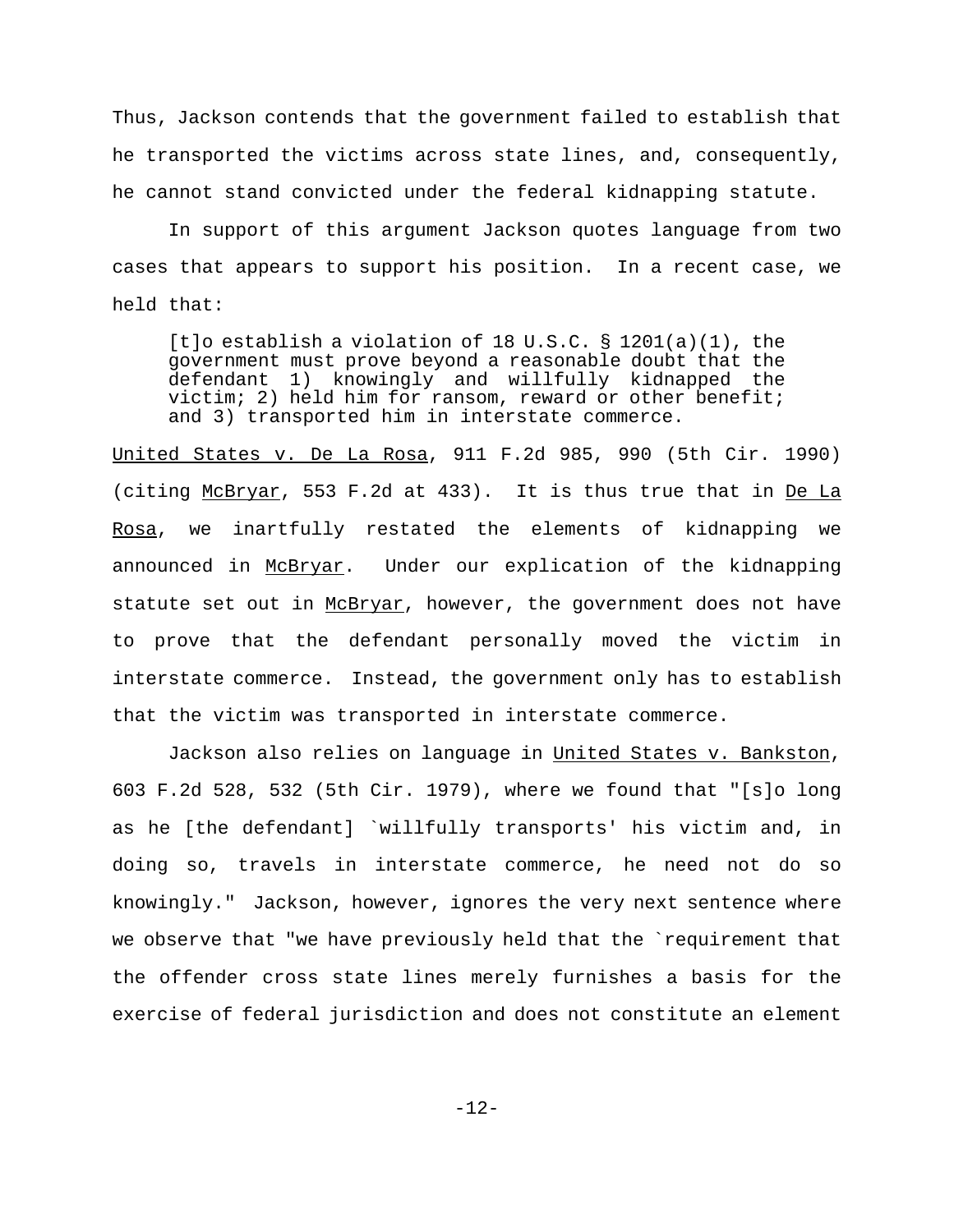of the offense [of kidnapping].'" Bankston, 603 F.2d at 532 (quoting United States v. Napier, 518 F.2d 316, 319 (9th Cir. 1975)); see also United States v. Barksdale-Contreras, 972 F.2d 111 (5th Cir. 1992) (We affirmed the kidnapping convictions of two defendants who joined a conspiracy after the others had moved the victim across state lines. We held that the "transportation of a kidnapped victim in interstate or foreign commerce is necessary to establish federal jurisdiction.")

In Bankston, Napier, and Barksdale-Contreras we recognized that the transportation of the victim in interstate commerce is jurisdictional and not an element of the crime. This principle is sound. The plain language of the statute only requires that the victim be "willfully transported" in interstate commerce. It does not require that the defendant move the victim or that the defendant know that the victim will be moved in interstate commerce. In this case, the government proved beyond a reasonable doubt that the victims were transported in interstate commerce. That is all the statute requires.

C

We now turn to Camacho's argument that the district court erred when it denied his motion for acquittal. Camacho contends that there was a fatal variance between the indictment and the evidence adduced at trial. According to Camacho, although the indictment charged one conspiracy to kidnap Evellyn and Andre Banks, the government proved, not one, but two separate

-13-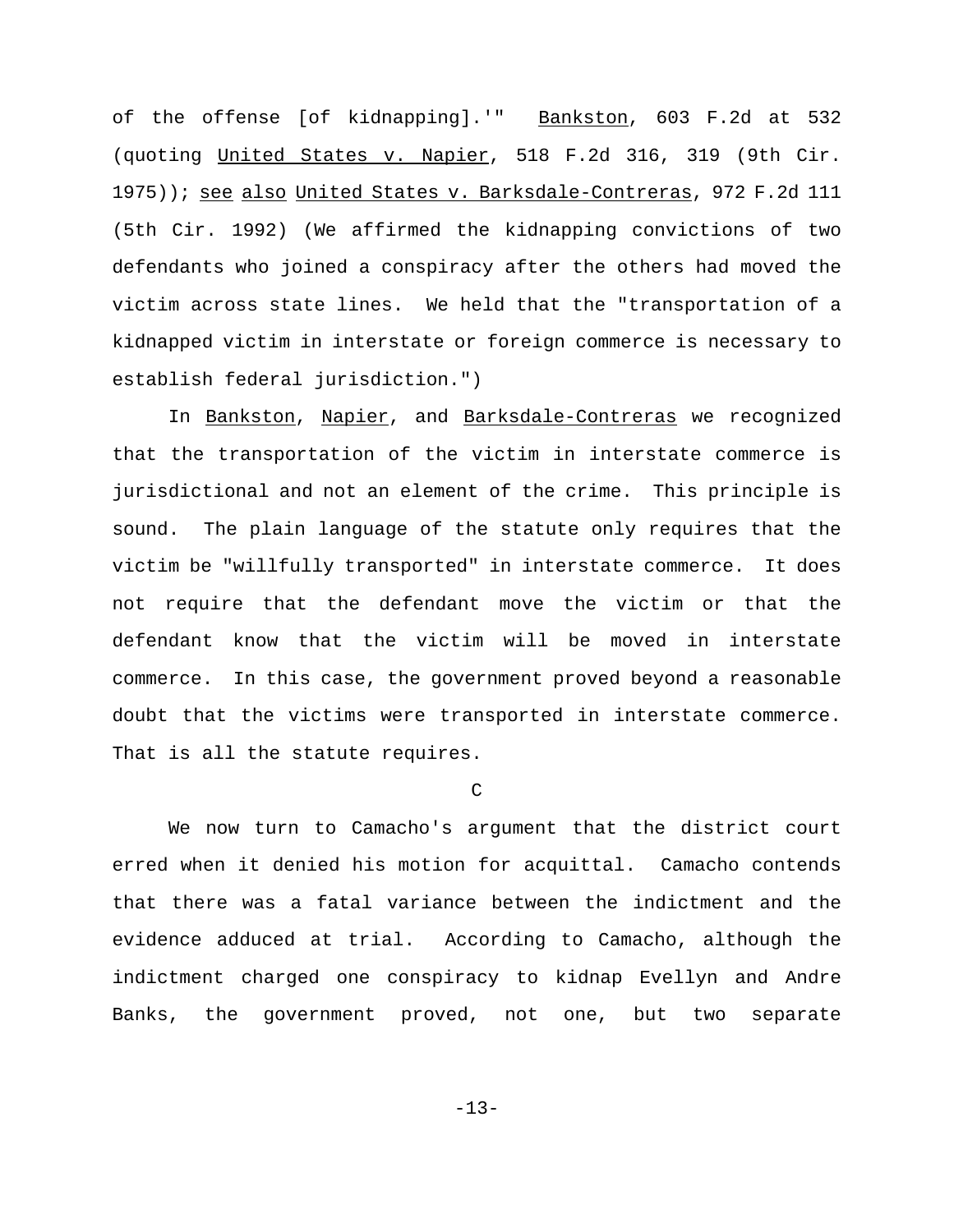conspiracies: one to kidnap Evellyn and Andre, and a second to murder them.

This argument is without merit. We will not reverse a conviction for such a variance in the evidence unless 1) the defendant establishes that the evidence the government offered at trial varied from what the government alleged in the indictment, and 2) the variance prejudiced the defendant's substantial rights. United States v. Richarson, 833 F.2d 1147 (5th Cir. 1987); Berger v. United States, 295 U.S. 78 (1935). In determining the whether the government proved a single conspiracy as charged, we examine the following factors: 1) whether there was a common goal, 2) the nature of the scheme, and 3) whether the participants in the various dealings overlapped. Richarson, 833 F.2d at 1153.

In this case, there is a common scheme that united all of the defendants' actions. Camacho and the other defendants conspired to kidnap Evellyn and Andre Banks. Although the reasons for kidnapping them may have changed, the object of the conspiracy- kidnapping--remained the same. The defendants went to Wright's house to collect a drug debt. They recognized from the beginning that collecting the debt might require them to kidnap Evellyn and Andre Banks to hold them for ransom. While at Wright's house, Camacho killed David Wilburn. It then became necessary to cover up their involvement in the crime by killing the witnesses. This circumstance did not change the objective of the conspiracy; it only meant that the defendants now had an additional reason for

-14-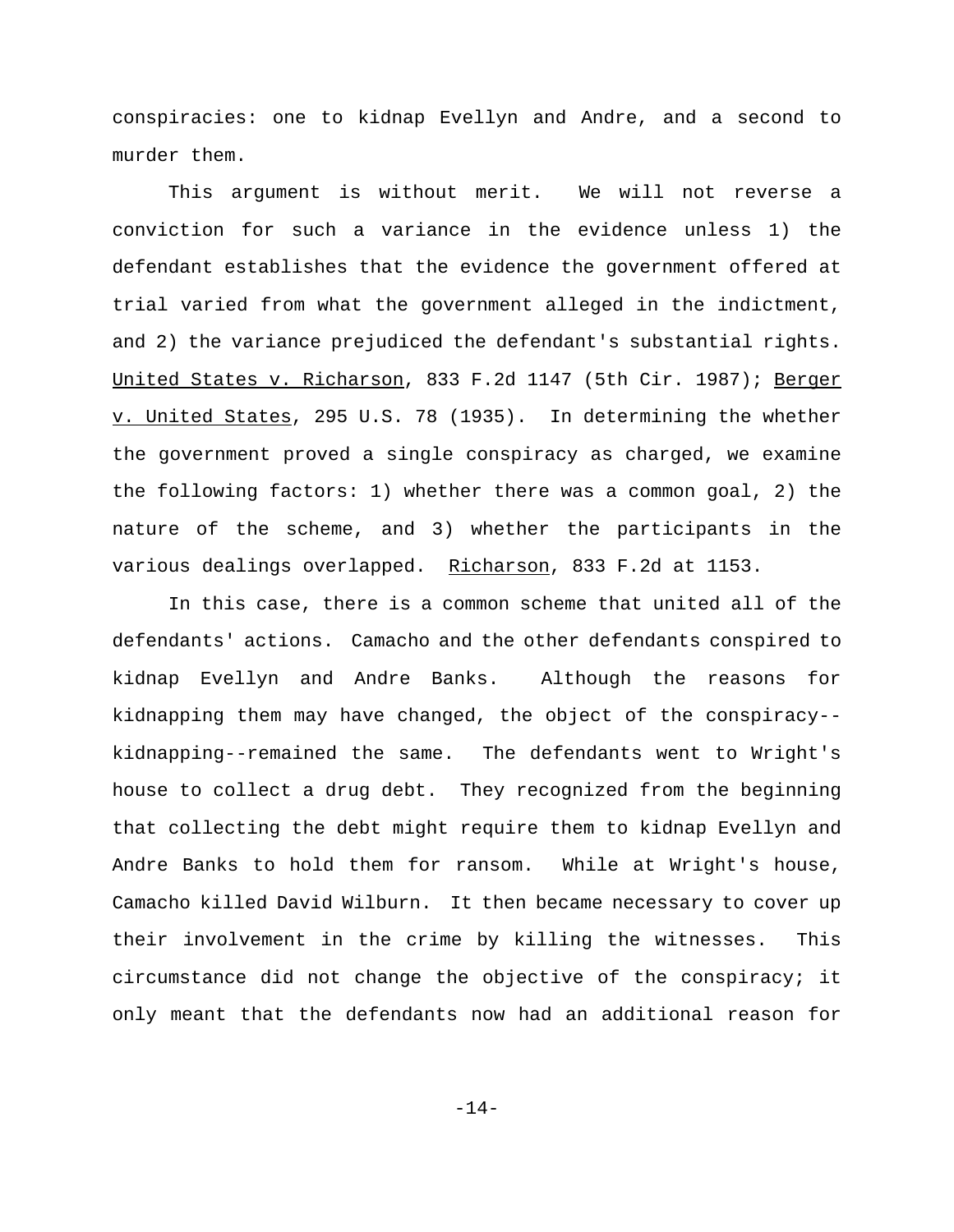kidnapping the victims: eliminating the witnesses to the murder. Eliminating the witnesses after kidnapping them was only one aspect of the kidnapping conspiracy. Indeed, the members of the conspiracy worked together continuously, and their activities were guided by a single person, Camacho. We have found that where one man directs all the illegal activity there is one conspiracy. Richarson, 833 F.2d at 1154. Even if the conspiratorial crime established at trial varied from that which the government alleged in the indictment, the variance did not prejudice Camacho's substantial rights. See Berger, 295 U.S. at 82. We have long held that when the indictment alleges the conspiracy count as a single conspiracy, but the "government proves multiple conspiracies and a defendant's involvement in at least one of them, then clearly there is no variance affecting that defendant's substantial rights." Richarson, 833 F.2d at 1155 (citing United States v. L'Hoste, 609 F.2d 796 (5th Cir. 1980)). Because the government proved Camacho conspired to kidnap Evellyn and Andre Banks, there was no variance that affected Camacho's substantial rights.

### D

Camacho also contends that the district court erred when it denied him the forty-five day continuance he requested. The grant or denial of a continuance is a decision left to the sound discretion of the district court, and our review is limited to determining whether the district court abused its discretion.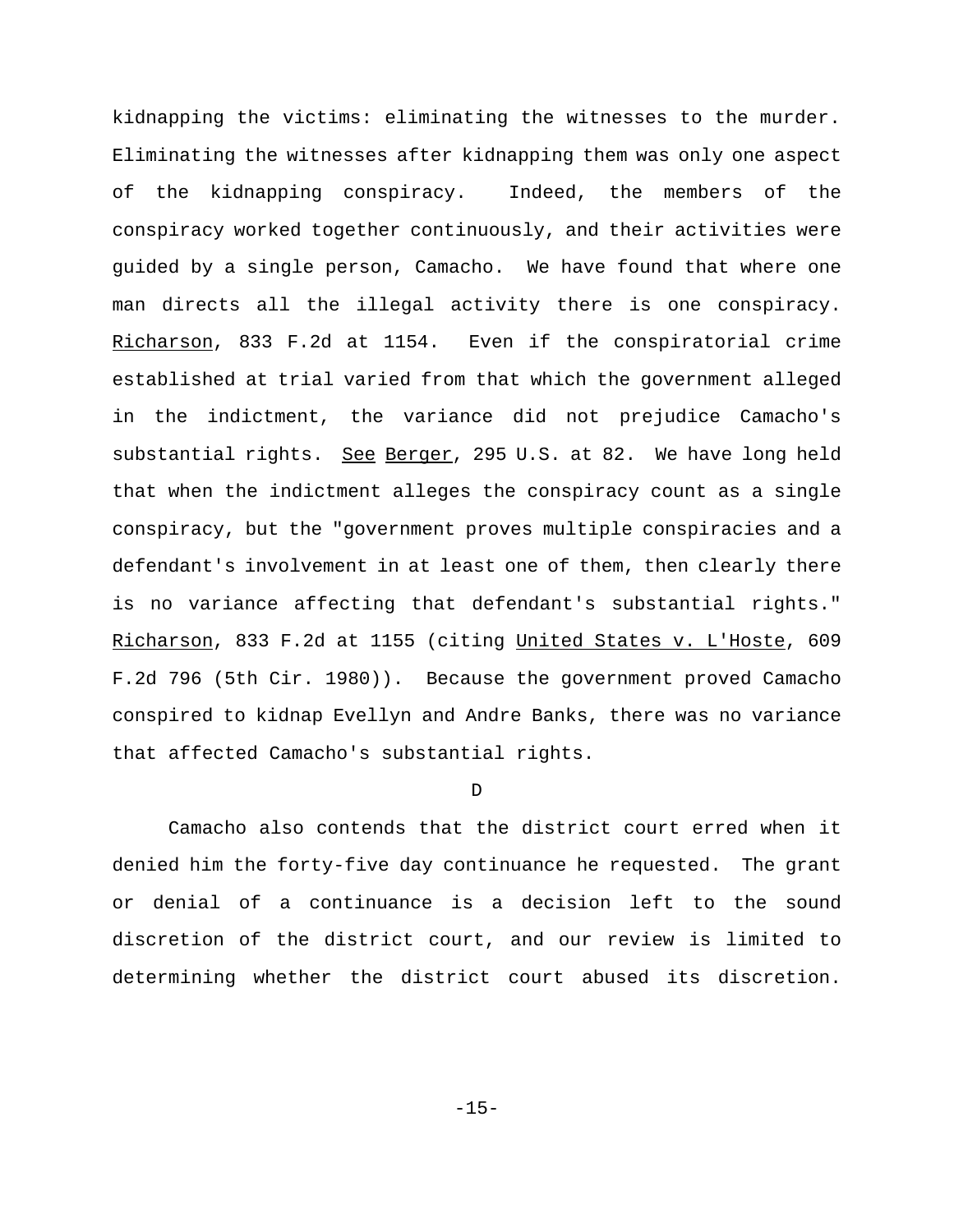United States v. Shaw, 920 F.2d 1225, 1230 (5th Cir. 1991); United States v. Martinez, 686 F.2d 334, 339 (5th Cir. 1982).

The district court did not abuse its discretion. The district court granted Camacho two continuances. Although the district court originally set the trial for May 6, the trial did not begin until June 24. Camacho's sole complaint is that when he requested a forty-five day continuance on June 12, the district court granted him only a seven-day continuance. Camacho contends that- apparently sometime in early June--while he was reading the statement of facts from a brief filed in his capital murder appeal, he realized that there were several leads he needed to explore. He also alleges that he needed more time to investigate the events that occurred outside the State of Texas. Nevertheless, Camacho never explains what he might have discovered with the extra time.

Camacho also complains that, in the absence of a continuance, the government's late disclosure of Brady material also prejudiced him. Camacho, however, was able to interview the witnesses discovered through the Brady material, and they testified on his behalf at trial. Finally, Camacho argues that the district court denied the continuance for reasons of the judge's personal convenience. This last argument, however, misses the point. It does not matter why the district court denied the continuance. Instead, the question is whether the district court abused its discretion by unreasonably and arbitrarily insisting on an expeditious trial. United States v. Terrell, 754 F.2d 1139, 1149

-16-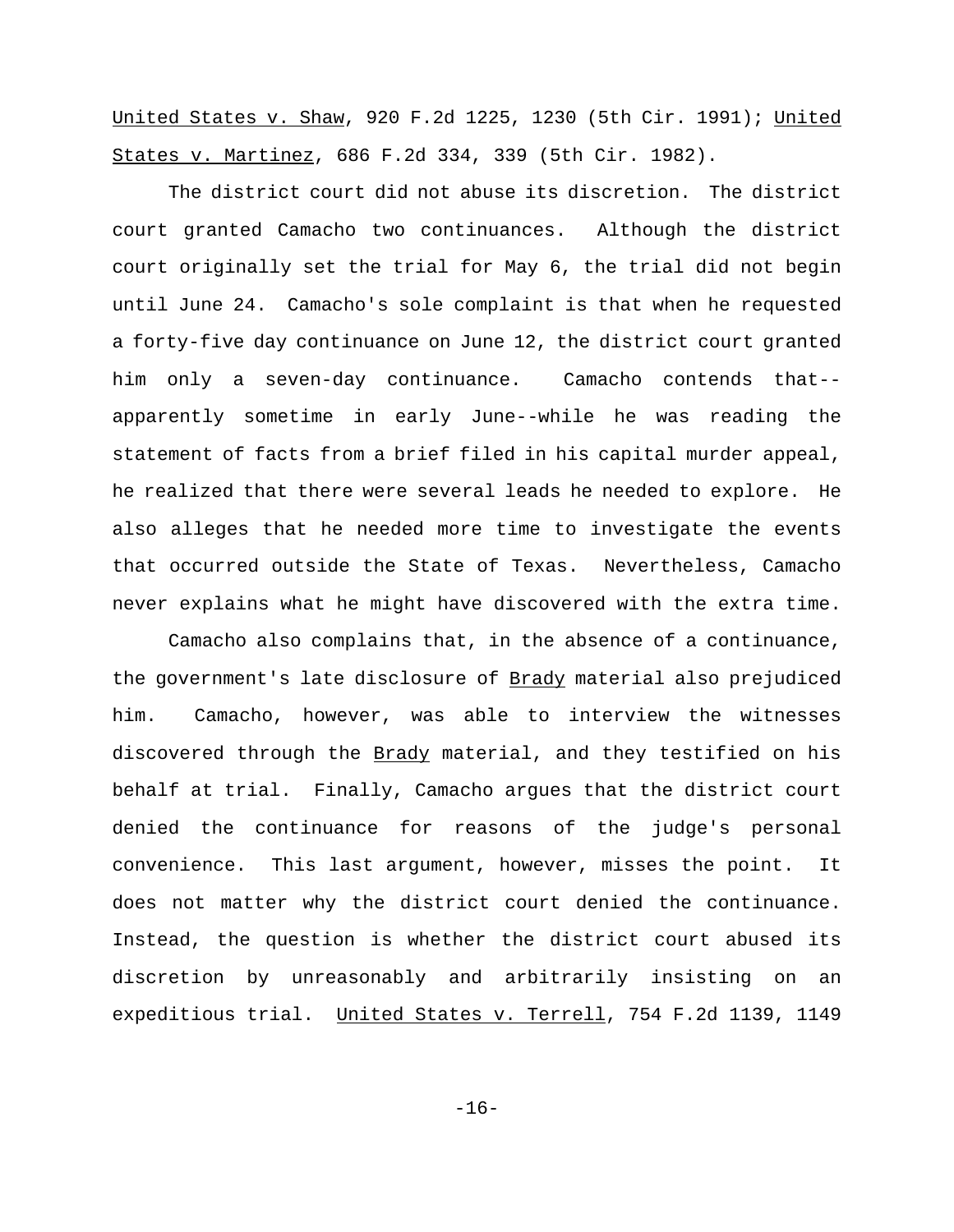(5th Cir. 1985). It did not. The district court granted the defendant two continuances, which gave him plenty of time to prepare for trial. Furthermore, the defendant has failed to show that he was materially prejudiced by the lack of preparation time.

E

Camacho next contends that the government committed reversible error when it violated the district court's pre-trial order requiring it to turn over all Brady material by the designated date. Specifically, he contends that the government failed to timely disclose: 1) the sworn affidavit of Mr. James Scott, a witness who had seen the kidnappers leave Wright's home and indicated that only three men were involved in the kidnapping of Evellyn and Andre Banks and that the driver of their automobile was black; 2) a report that a Dallas police officer prepared that indicated that only three men were involved in the kidnapping; 3) that the eyewitnesses, Mr. James Scott and Ms. Jane Wallace, had failed to identify Camacho as one of the kidnappers; and 4) that Ms. Rose Minter was improperly forced to identify Camacho.

To succeed on a Brady claim, the defendant must establish 1) the government suppressed the evidence, 2) the evidence favored him in some way, and 3) the evidence was material either to guilt or punishment. United States v. Ellender, 947 F.2d 748, 756 (5th Cir. 1991) (citing Smith v. Black, 904 F.2d 950, 963 (5th Cir. 1990)). "[T]he evidence is material only if there is a reasonable probability that, had the evidence been disclosed to the defense,

-17-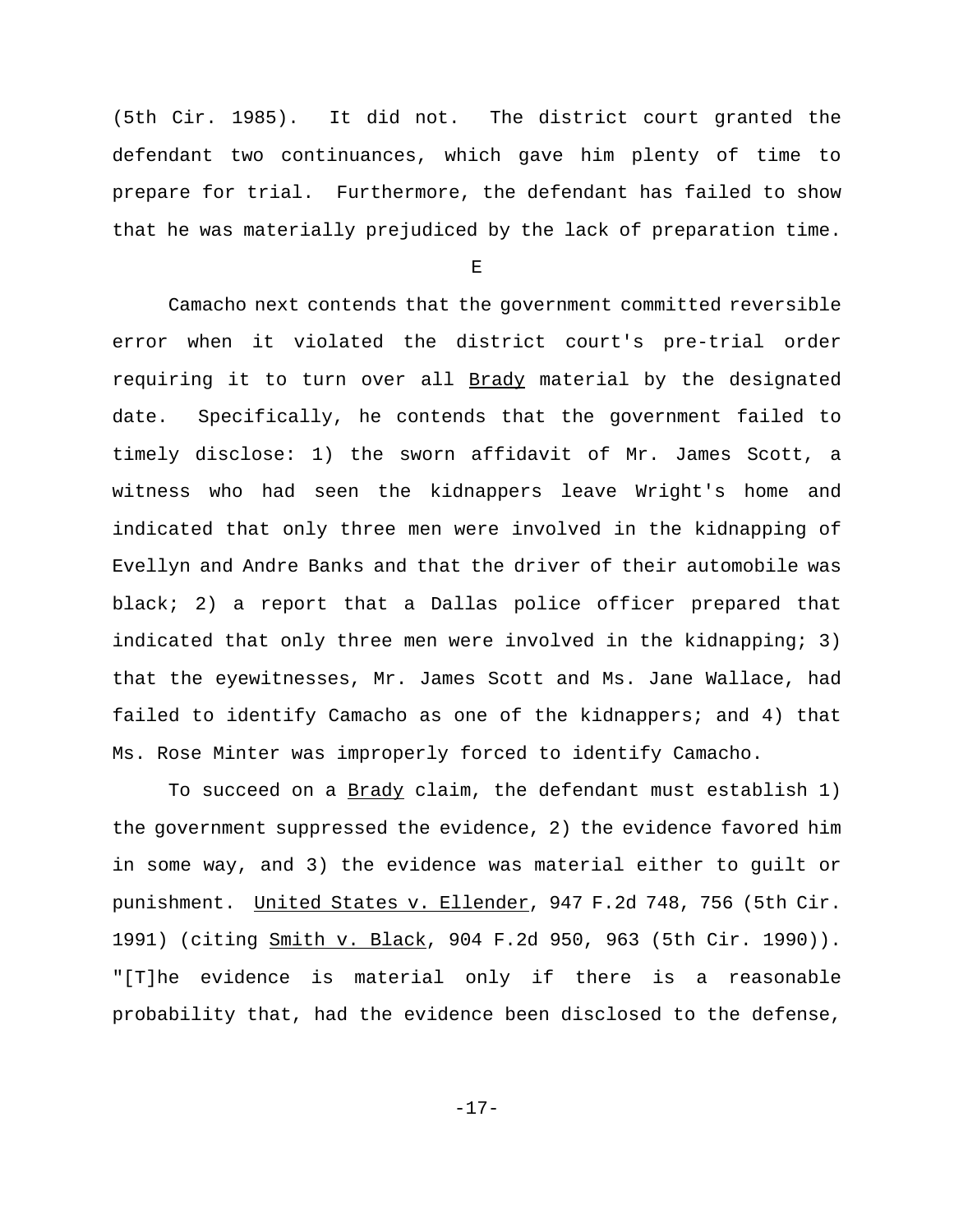the result of the proceeding would have been different. A 'reasonable probability' is a probability sufficient to undermine confidence in the outcome." Ellender, 947 F.2d at 756 (quoting United States v. Bagley, 473 U.S. 667, 682 (1985)).

Camacho cannot show any prejudice from the government's failure to comply with the pretrial order. The government provided Camacho with all of the alleged Brady material in sufficient time to incorporate it into his defense. He had time to interview the witnesses and they testified on his behalf at trial. Furthermore, the witnesses helped Camacho establish his alibi defense. Indeed, nothing in the record suggests that Camacho would have done anything differently had the government given him the information earlier. Accordingly, we reject Camacho's Brady claim.

 $\mathbf F$ 

Camacho's next complaint is that the district court erred when it permitted the government to introduce evidence of a another kidnapping in which both he and Jackson had participated because the evidence was allegedly insufficient to establish that a kidnapping had in fact occurred. Our review of the district court's evidentiary rulings is deferential and, thus, we will only reverse when the trial court abused its discretion. United States v. Anderson, 933 F.2d 1261, 1267-1268 (5th Cir. 1991).

The district court allowed the government to introduce the evidence under the conditional evidence rule. Fed. R. Evid. 404(b). Extrinsic evidence of other crimes is not admissible

-18-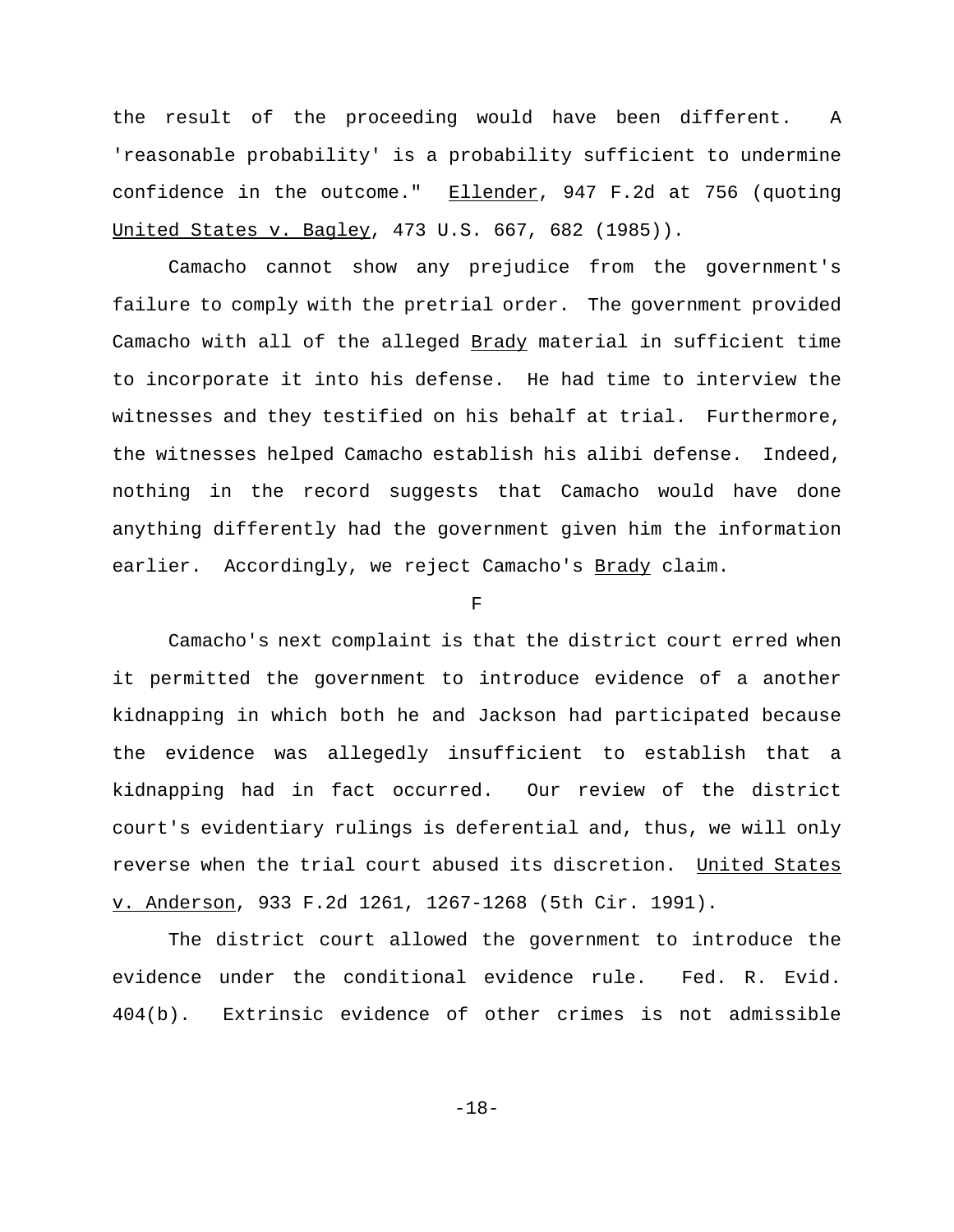unless a reasonable jury could find, by a preponderance of the evidence, that the defendant committed the offense. Anderson, 933 F.2d at 1269. The victim in the earlier crime, and several of Camacho's co-defendants as well, testified that the earlier kidnapping occurred. Based on this evidence, the district court found that a reasonable jury could conclude that Camacho and Jackson participated in the earlier kidnapping. Jackson's evidence suggesting that the crime never occurred only goes to the credibility of the witnesses. Credibility determinations belong to the finder of fact. Furthermore, the district court instructed the jury not to consider the evidence of the earlier kidnapping unless it believed beyond a reasonable doubt that the defendants participated in the crime. We, therefore, reject Camacho's argument that the evidence was insufficient to establish that a kidnapping had in fact occurred.

 $\overline{G}$ 

We have dealt with all of the defendants' trial complaints that relate to the verdict itself. We are now ready to discuss the defendants' arguments that relate to their sentences and the districts court's restitution awards.

# (1)

Both defendants contend that the district court improperly sentenced them under the guideline for murder. The sentencing guideline for kidnapping provided, at the time of the instant offense, that "[i]f the victim was kidnapped, abducted or

-19-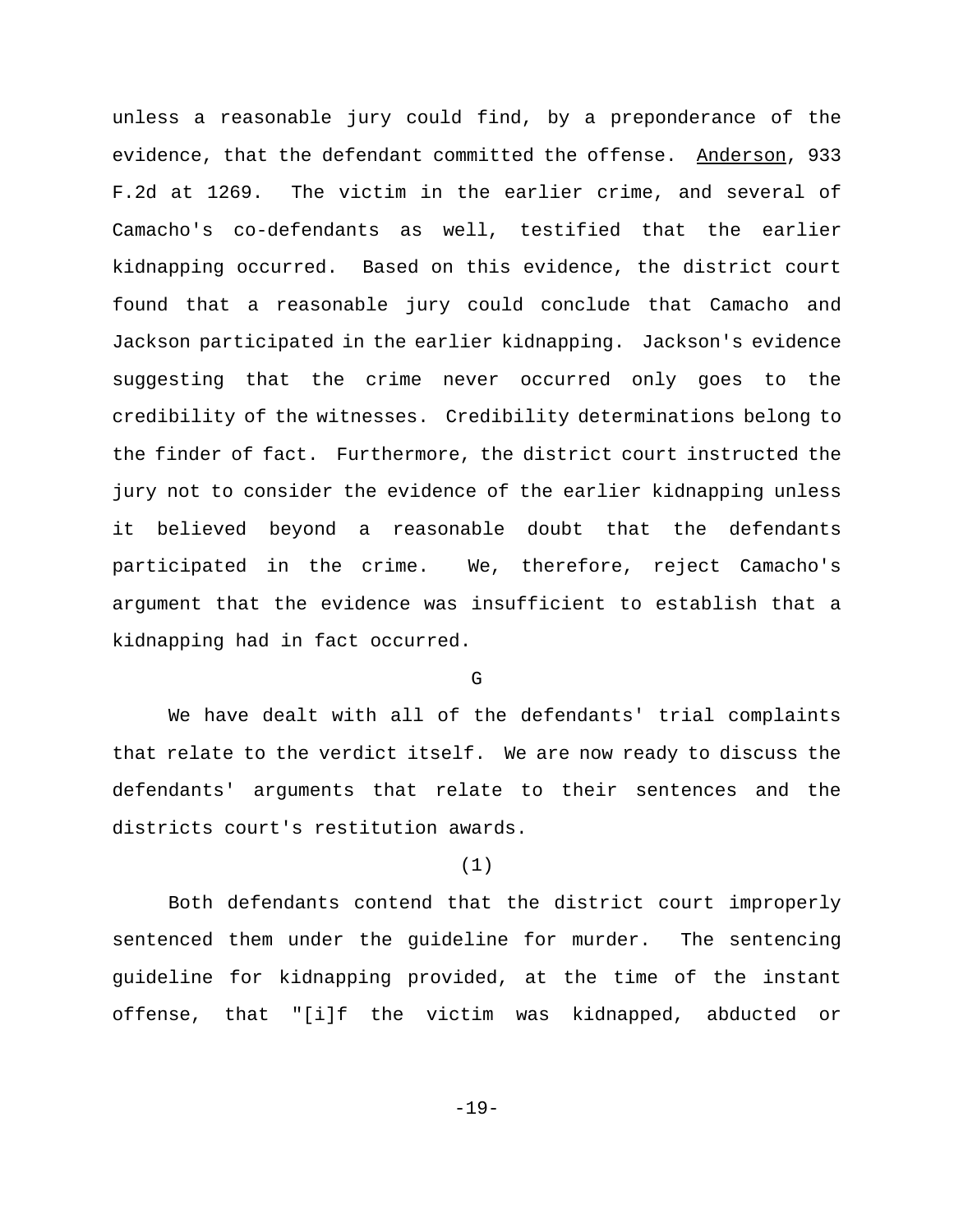unlawfully restrained to facilitate the commission of another offense: (A) increase [the base offense level of 24] by four levels; or (B) if the result of this guideline is less than that resulting from application of the guideline for such other offense, apply the guideline for such other offense." United States Sentencing Commission, Guidelines Manual, § 2A4.1(b)(5) (Nov. 1990). Here, the district court concluded that the defendants kidnapped Evellyn and Andre Banks to facilitate their murders. Accordingly, it sentenced them under the guideline for murder.

A district court can determine a criminal defendant's sentence based both on facts that the government proved at trial beyond a reasonable doubt and on facts it believes the government has proven by a preponderance of the evidence. United States v. Casto, 889 F.2d 562, 570 (5th Cir. 1989). While we review application of the guidelines to facts for clear error, questions concerning the interpretation of the guidelines are questions of law subject to de novo review. United States v. Shano, 955 F.2d 291 (5th Cir. 1992); see also 18 U.S.C. § 3742(e).

It is true that the jury found Jackson and Camacho guilty only of kidnapping. As we note above, however, under the guidelines if the defendant kidnaps the victim "to facilitate the commission of another offense," the defendant can be sentence under the guideline for the other offense. U.S.S.G. § 2A4.1; see also United States v. Galloway, 963 F.2d 1388, 1391 (10th Cir. 1992) (The government convicted the defendant of kidnapping and then sentenced him under

 $-20-$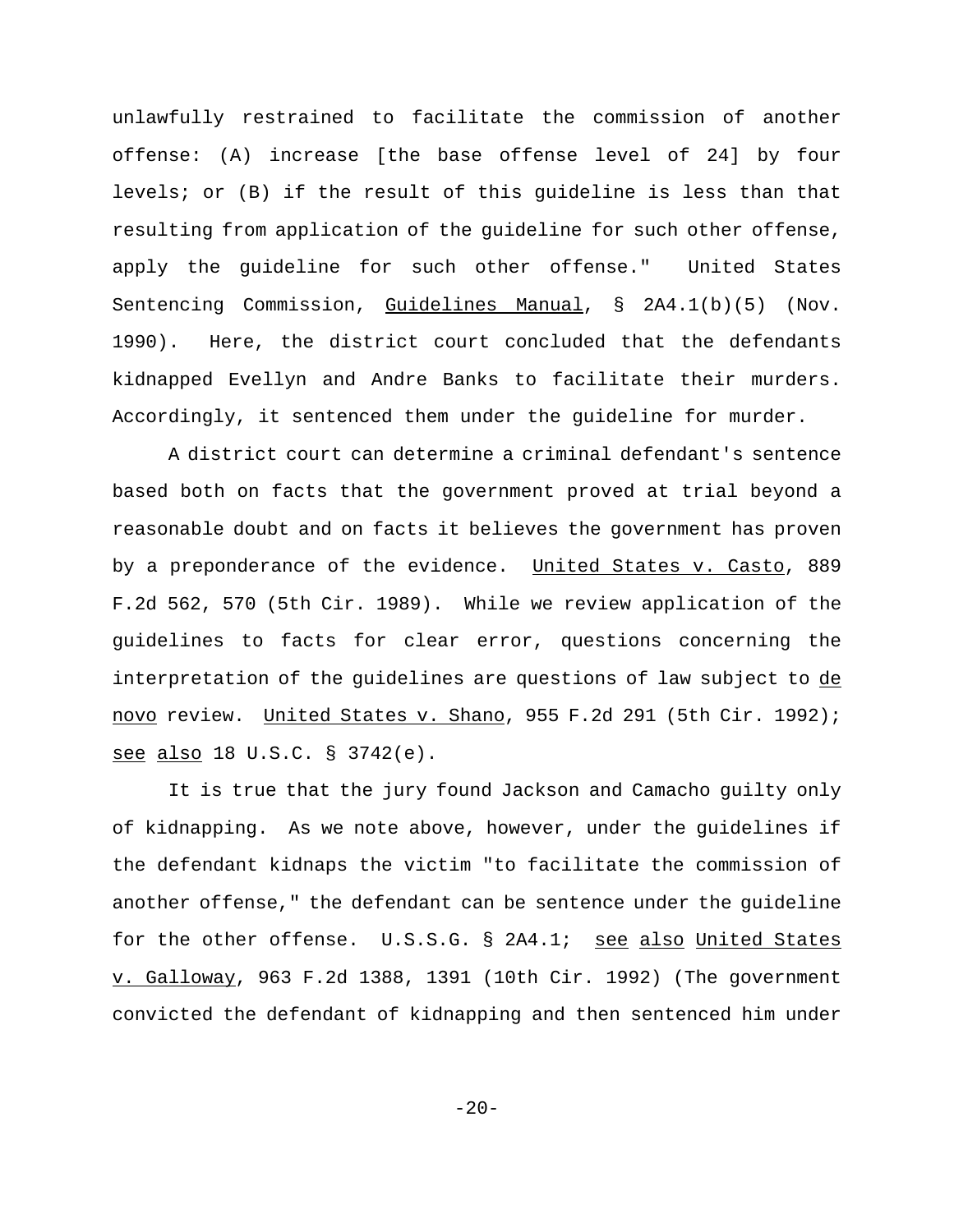the guideline for sexual abuse); United States v. DePew, 932 F.2d 324 (4th Cir. 1991) (The government convicted the defendant of kidnapping and sentenced him under the guideline for murder.)

With respect to Camacho, the district court's conclusion that he kidnapped the victims to facilitate their murders is easily supported by the facts. As noted above, Camacho knew from the beginning that collecting the debt from Wright might require him to kidnap Evellyn and Andre Banks. While at Wright's house, he killed David Wilburn, and Evellyn and Andre witnessed the murder. It then became necessary to cover up the murder. Thus, Wilburn's death gave Camacho an additional reason for kidnapping the victims: eliminating the witnesses to the murder. Indeed, shortly after murdering Wilburn, Camacho ordered Jackson to shoot Wright, which suggests that collecting a debt from Wright had ceased to be the immediate objective of the kidnapping. Furthermore, he did not even attempt to ransom the victims. All of this evidence strongly supports the district court's conclusion that at least one of the reasons Camacho kidnapped the victims was to murder them.

We now turn to Jackson's sentence. The following established facts bear directly on Jackson's sentence. Jackson fully participated in the kidnapping of Evellyn and Andre Banks. He was an accomplice to Camacho when Camacho killed Mr. Wilburn. He knew that Evellyn and Andre had witnessed the murder. When Camacho ordered Jackson to shoot Wright, Jackson was on notice that collecting the debt had, at best, faded as the immediate motive for

-21-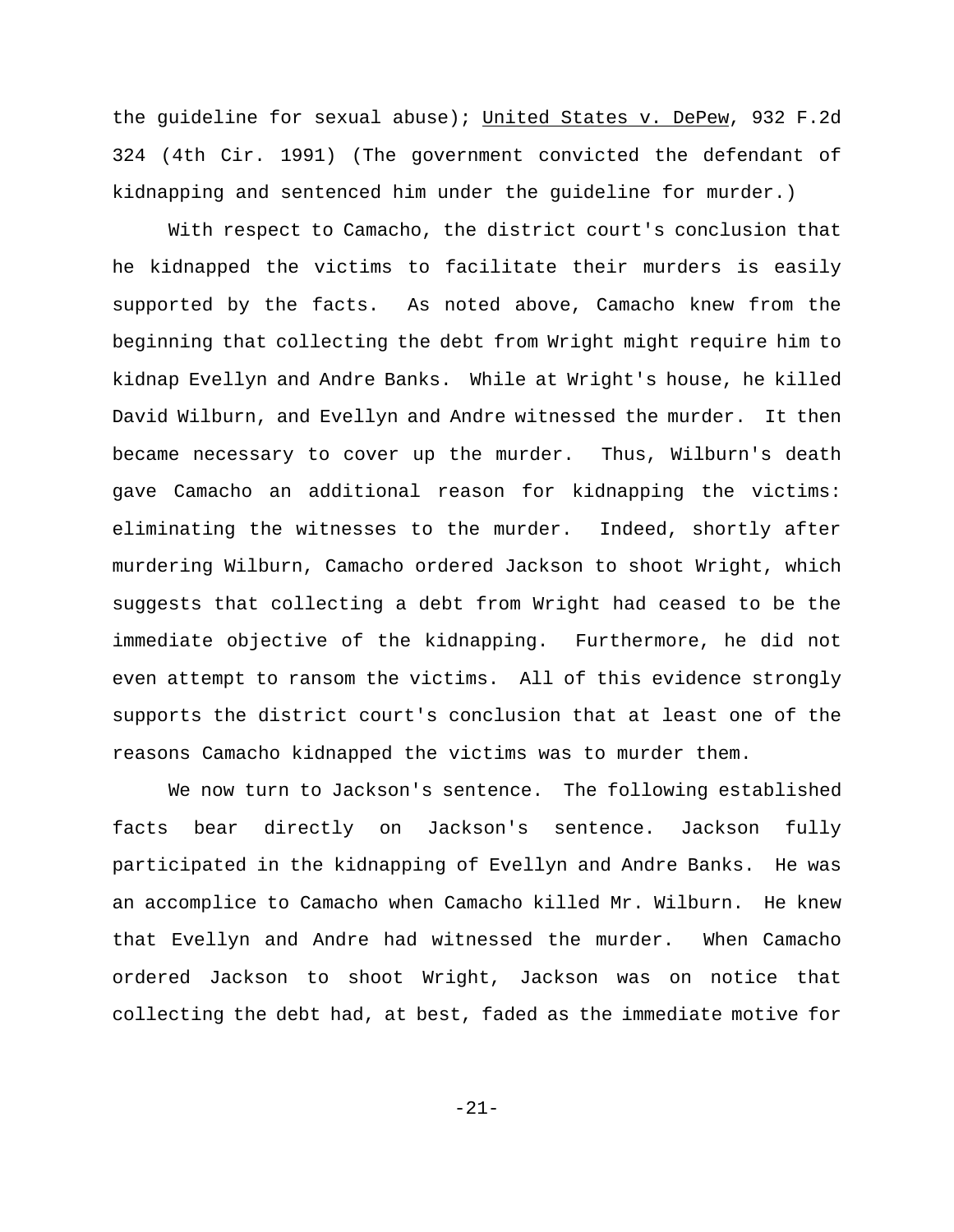the kidnapping. He knew that now there were new reasons for the kidnapping and that, as an accomplice to the Wilburn murder, he had virtually as much to gain as Camacho from the elimination of the witnesses. The district court found that a reasonable person in Jackson's situation would have known that the other kidnappers were going to kill Evellyn and Andre Banks once they witnessed the murder of David Wilburn. The district court thus concluded that Jackson participated in the kidnapping of the victims to facilitate their murder. This finding is not clearly erroneous.

## (2)

Jackson also contends that the district court erroneously believed that it was without authority to make a downward adjustment in his sentence. This argument is based on the district court's comments during sentencing that it regretted imposing the same sentence on both Jackson and Camacho when Jackson was less culpable. Contrary to Jackson's contention, the district court did recognize its ability to make a downward departure in Jackson's sentence but found no facts upon which to base such a departure. We will uphold the district court's refusal to depart from the guidelines unless the refusal was in violation of the law. United States v. Buenrostro, 868 F.2d 135, 139 (5th Cir. 1989). The district court's conclusions are not in violation of law.

### (3)

We now turn to the defendants' contention that the district court erred in ordering Jackson and Camacho to pay restitution to

-22-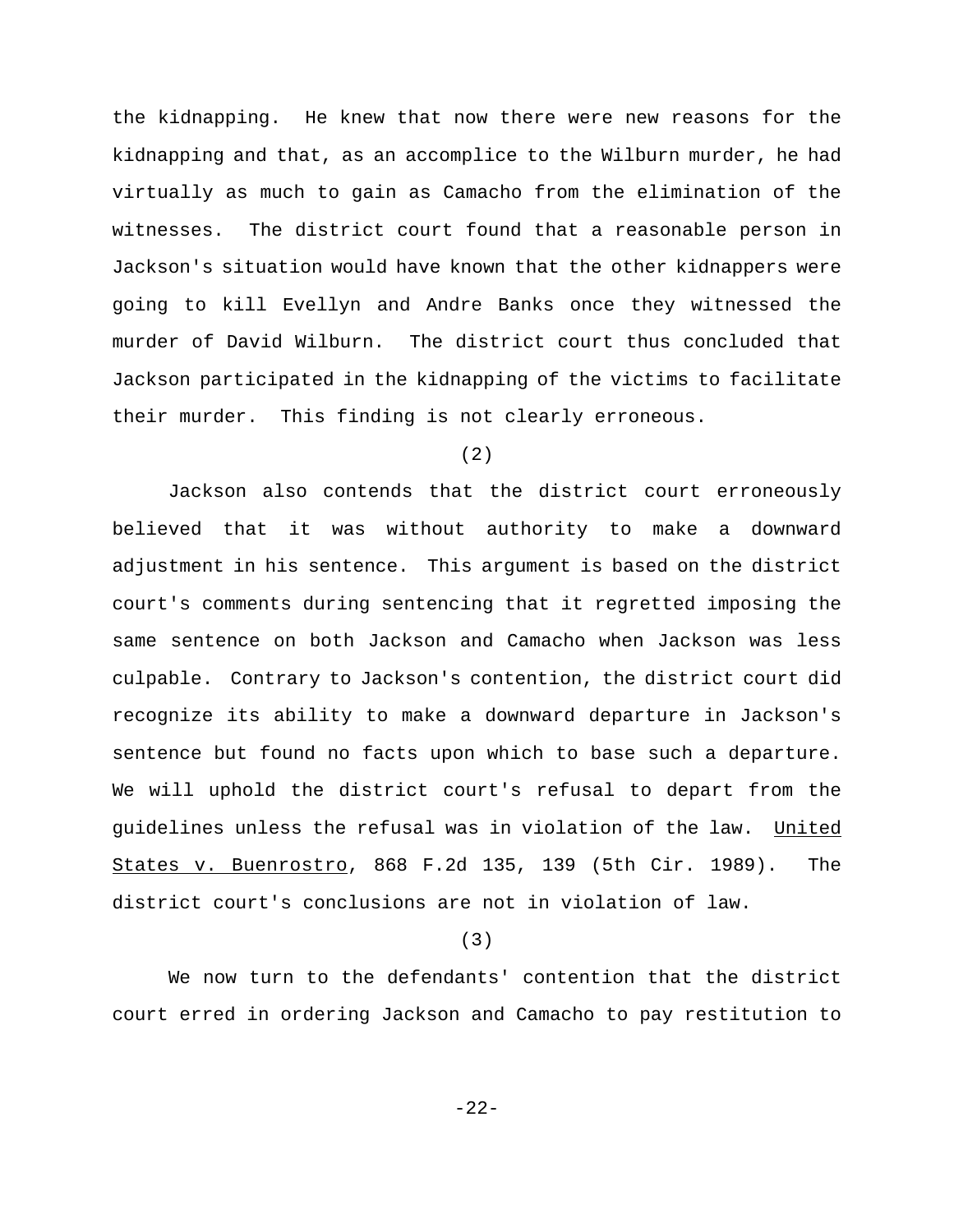the estate of Evellyn Banks. The court ordered Jackson to pay \$250,000 in restitution and ordered Camacho to pay \$1,000,000 in restitution. Recognizing that this was a highly publicized case, the court reasoned that the defendants might someday receive income from a book or movie concerning the kidnapping. The court concluded that the victims of the crime should benefit from such income before the defendants.

The defendants argue that the statute does not authorize the restitution order and that the order is inconsistent with the First Amendment and, therefore, unconstitutional. See Simon & Schuster, Inc. v. Members of the New York State Crimes Bd., \_\_ U.S. \_\_, 112 S.Ct. 501 (1991).

The district court made the orders pursuant to the Victim and Witness Protection Act, 18 U.S.C. § 3663. The statute provides that the court may order the defendant:

- (2) in the case of an offense resulting in bodily injury to the victim--
	- (C) reimburse the victim for income lost by such victim as a result of such offense;
- (3) in the case of an offense resulting in bodily injury also results in the death of a victim, pay an amount equal to the cost of necessary funeral and related services . . .

The statute grants the district court wide discretion in determining the appropriate amount of restitution. United States v. Anglian, 784 F.2d 765 (6th Cir. 1986). The district court has the authority to award restitution in an amount greater than that alleged in the indictment even if the defendant is unable to pay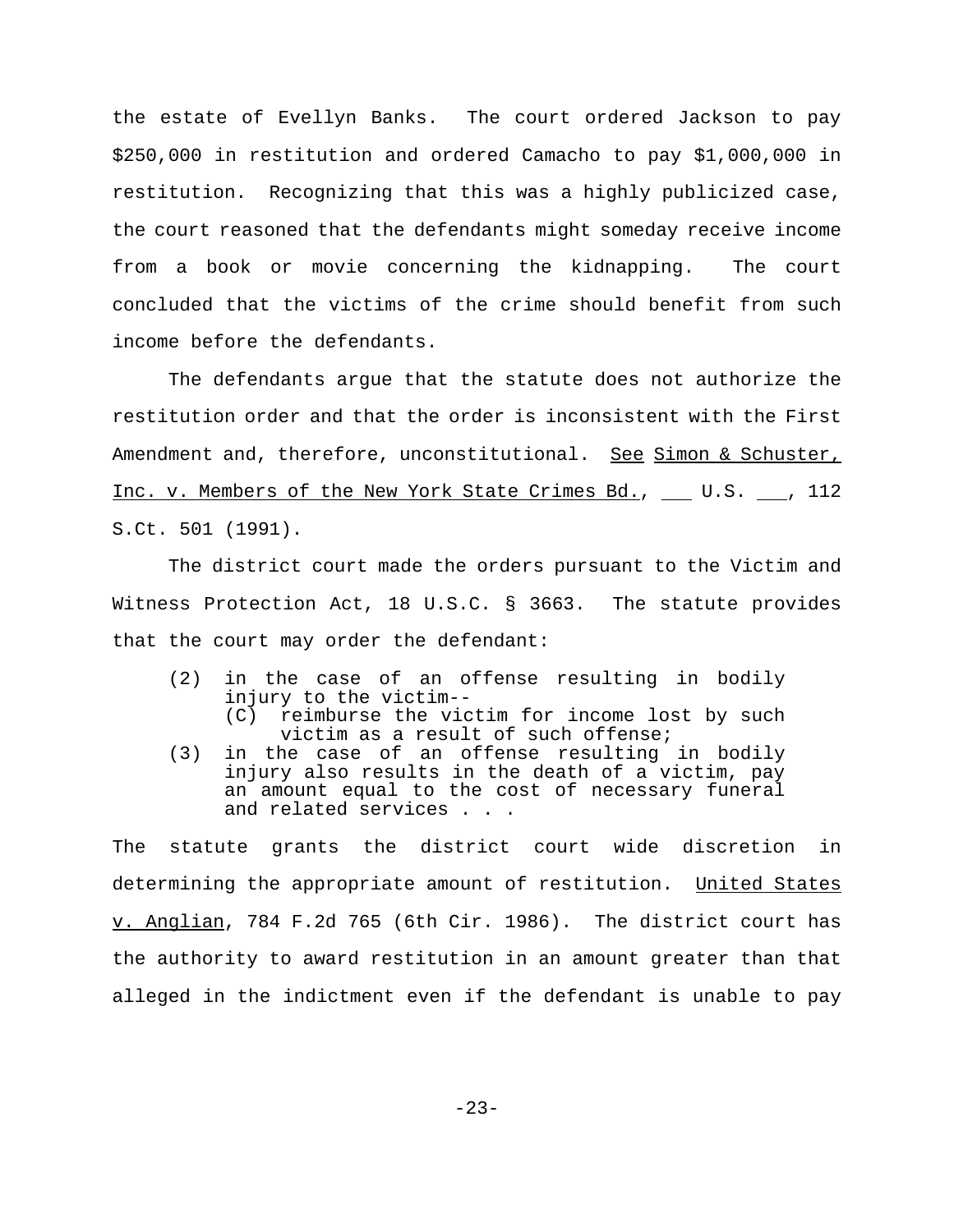the amount of restitution when the court awards it. United States v. Pomazi, 851 F.2d 244, 249 (9th Cir. 1988); see also United States v. Ryan, 874 F.2d 1052, 1054 (5th Cir. 1989) (The court can award restitution even when the defendant is indigent at the time the award is made.)

In this case, the district court has the authority to order the defendants to pay the victims' estates an amount equal to victims' lost income and the victims' funeral expenses. Nevertheless, the amount of the restitution must be supported by the evidence and related to the victim's losses. Pamazi 851 F.2d at 249; United States v. Hill, 798 F.2d 402, 406 (10th Cir. 1986). In this case, the district court did not make any factual findings concerning the amount of the victims' losses. In fact, the award appears to be related to the defendants' income instead of the victims losses. We, therefore, must set aside the district court's restitution order and remand to the district court for factual determinations that are supported by a preponderance of the evidence.

Finally, the district court's award must take into account certain constitutional rights of the defendant as noted in Simon & Schuster. Simon & Schuster concerned a New York restitution law that sought to take the money criminals earned on books and movies associated with their illegal activities and to direct it to the victims of the crimes they committed. The Court held that the law unconstitutionally imposed a financial burden on criminals because

-24-